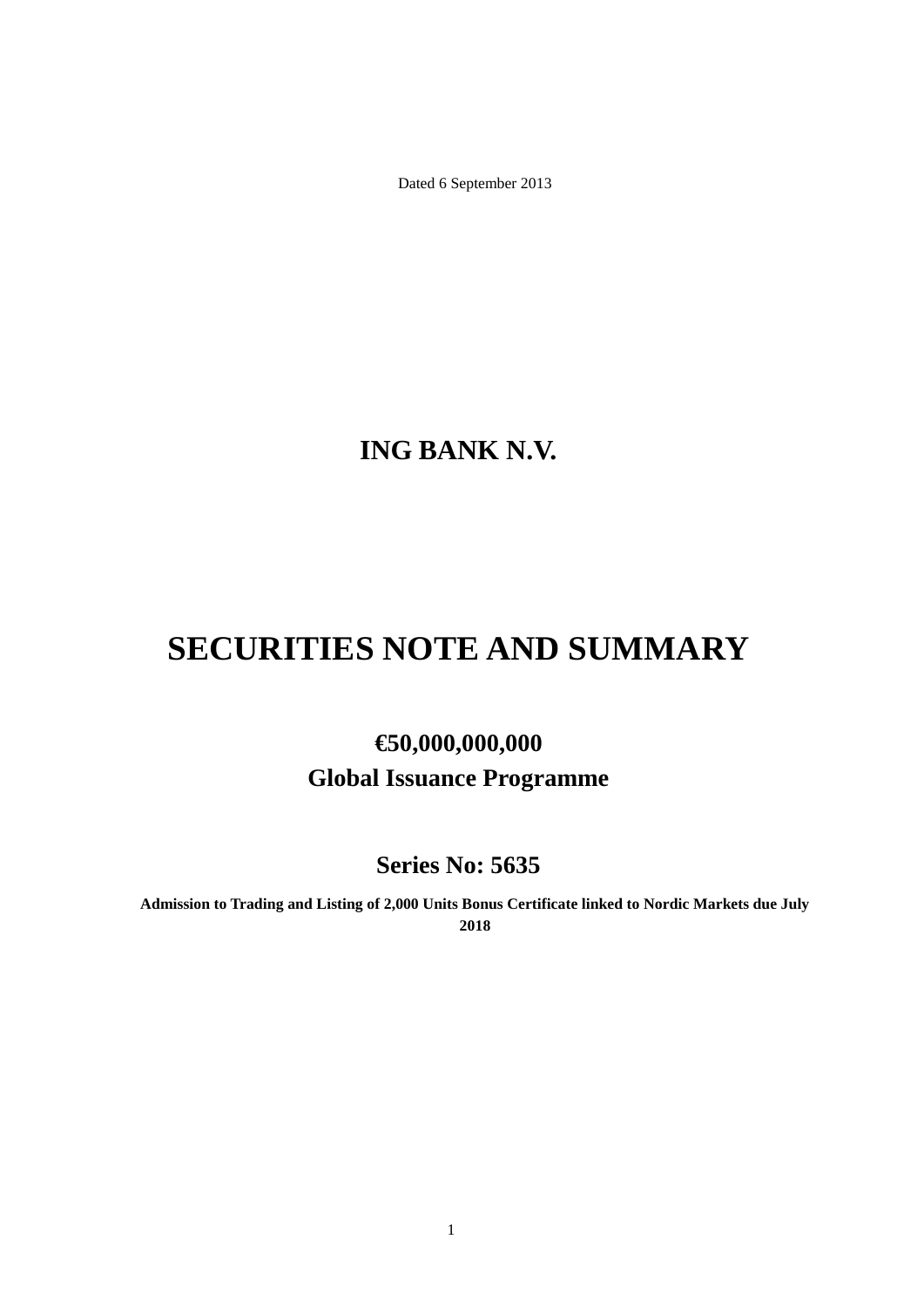# **TABLE OF CONTENTS**

# Page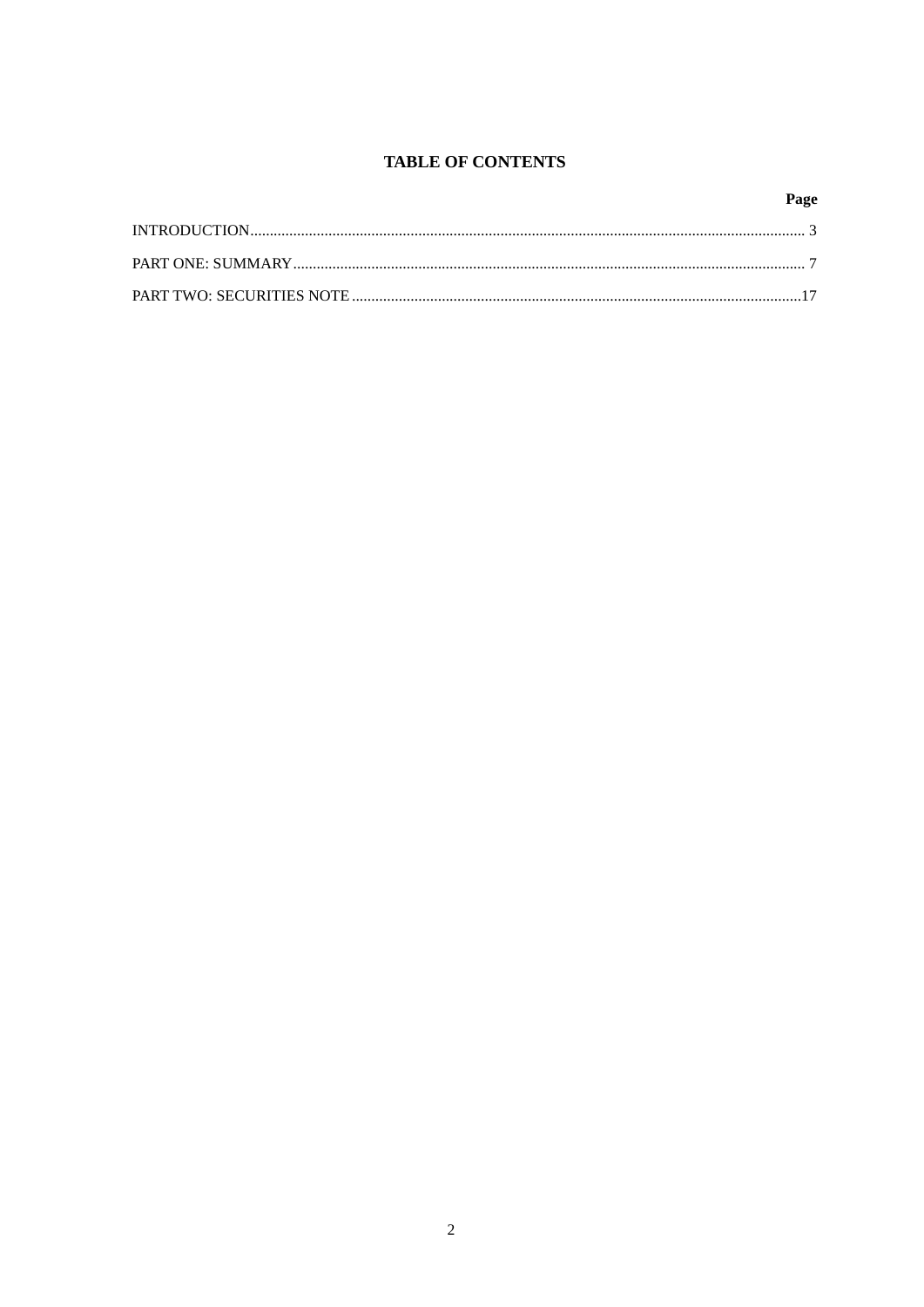#### **INTRODUCTION**

This document comprises two parts. Part One is a summary of the Registration Document and Securities Note (the "**Summary**") and Part Two is a securities note (the "**Securities Note**"), both prepared for the purposes of Article 5.3 of Directive 2003/71/EC, as amended from time to time (the "**Prospectus Directive**"). The Summary and Securities Note have been prepared in connection with the admission to trading and listing of the Notes on Nordic Derivatives Exchange by ING Bank N.V. (the "**Issuer**") of 2,000 Units Bonus Certificate linked to Nordic Markets due July 2018 (the "**Notes**"). The Notes have been issued by the Issuer under its €50,000,000,000 Global Issuance Programme (the "**Programme**").

On 28 June 2012, the Issuer published a base prospectus (the "**Original Base Prospectus**") in respect of the Programme. On 10 August 2012, 4 September 2012, 11 October 2012, 13 November 2012, 22 November 2012, 19 February 2013, 25 February 2013 and 13 May 2013 respectively, the Issuer published a supplement to the Original Base Prospectus (the "**BP Supplements**" and, together with the Original Base Prospectus, the "**Base Prospectus**"). On 13 May 2013, the Issuer published a registration document (the "**Original Registration Document**"). On 9 August 2013, the Issuer published a supplement to the Original Registration Document (the "**RD Supplement**" and together with the Original Registration Document the "**Registration Document**").

This Securities Note and Summary should be read and construed in conjunction with the Registration Document, each of the sections headed "Summary of the Programme", "Risk Factors" (Parts 1 and 2), "Form of Notes", "Use of Proceeds", "Taxation", "Subscription and Sale" and "General Information" of Chapter 1 of the Base Prospectus, "General Terms and Conditions of the Notes" of Chapter 2 of the Base Prospectus", "Terms and Conditions of Notes Linked to a Basket of Indices" of Chapter 4 Part 1(B) of the Base Prospectus and the details of relevant parties to the Programme on the last four pages of the Base Prospectus (the "**List of Parties**") (all of which are incorporated by reference in the Securities Note as described below), in each case where and to the extent such section refers to "Global Issuer" and to Notes (as defined in the Base Prospectus). Together, the Registration Document and this Securities Note and Summary comprise a "prospectus" (the "**Prospectus**") for the Notes, prepared for the purposes of Article 5.1 of the Prospectus Directive.

The Issuer accepts responsibility for the information contained in the Prospectus. To the best of the knowledge of the Issuer (which has taken all reasonable care to ensure that such is the case), the information contained in the Prospectus is in accordance with the facts and does not omit anything likely to affect the import of such information.

Copies of this Securities Note and Summary, the Base Prospectus, the Registration Document and/or any document incorporated by reference in the Securities Note as specified in the paragraph below may be obtained free of charge from the Issuer at Bijlmerplein 888, 1102 MG Amsterdam Zuid-Oost, The Netherlands, and/or on the website of the Issuer www.ingmarkets.com under the section "Downloads".

This Securities Note and Summary and the Registration Document have each been filed with, and approved by, the Netherlands Authority for the Financial Markets (*Autoriteit Financiële Markten*) (the "**AFM**") in its capacity as competent authority under the *Wet op het financieel toezicht* (Dutch Financial Supervision Act). The Original Base Prospectus was filed with the AFM and approved by it on 28 June 2012. The BP Supplements were filed with the AFM and approved by it on 10 August 2012, 4 September 2012, 11 October 2012, 13 November 2012, 22 November 2012, 19 February 2013, 25 February 2013 and 13 May 2013 respectively The Original Registration Document was filed with the AFM and approved by it on 13 May 2013. The RD Supplement was filed with the AFM and approved by it on 9 August 2013. The Prospectus should be read and construed in conjunction with the following documents (or part thereof) as listed in (a) to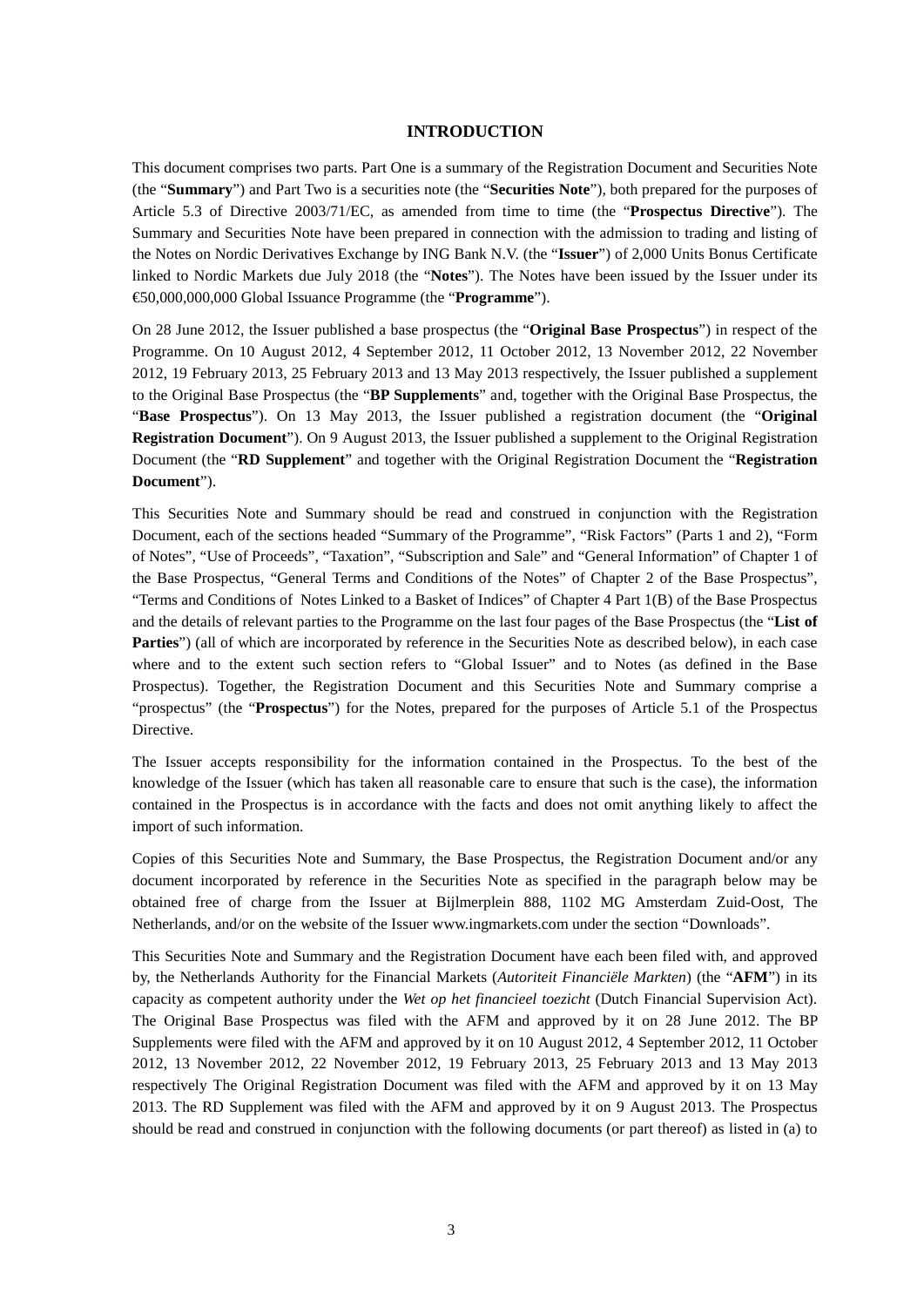(g) below, which (a) have previously been published (or are published simultaneously with the Prospectus) and (b) have been approved by the AFM or filed with it, and shall be deemed to be incorporated in, and to form part of, the Prospectus:

- (a) the following parts of the Base Prospectus:
	- (i) the List of Parties;
	- (ii) the section headed "Summary of the Programme" in Chapter 1 of the Base Prospectus;
	- (iii) Parts 1 and 2 of the section headed "Risk Factors" in Chapter 1 of the Base Prospectus;
	- (iv) the section headed "Form of Notes" in Chapter 1 of the Base Prospectus;
	- (v) the section headed "Use of Proceeds" in Chapter 1 of the Base Prospectus;
	- (vi) the section headed "Taxation" in Chapter 1 of the Base Prospectus;
	- (vii) the section headed "Subscription and Sale" in Chapter 1 of the Base Prospectus;
	- (viii) the section headed "General Information" in Chapter 1 of the Base Prospectus;
	- (ix) Part 1 headed "General Terms and Conditions of the Notes" of Chapter 2 of the Base Prospectus; and
	- (x) Part 1(B) headed "Terms and Conditions of Notes Linked to a Basket of Indices" of Chapter 4 of the Base Prospectus;
- (b) the Articles of Association (*statuten*) of the Issuer;
- (c) the publicly available annual reports of the Issuer in respect of the years ended 31 December 2010, 2011 and 2012, including the audited financial statements and auditors' reports in respect of such years;
- (d) the press release published by ING on 19 November 2012 entitled "ING reaches agreement on amended EC Restructuring Plan";
- (e) pages 11 and 13 to 28 (inclusive) of the unaudited ING Group 2013 quarterly report for the first quarter of 2013, as published by ING Group on 8 May 2013 (the "**Q1 Report**"). The Q1 Report contains, among other things, the consolidated unaudited interim results of ING Group as at, and for the three month period ended, 31 March 2013, as well as information about recent developments during this period in the banking business of ING Group, which is conducted substantially through the Issuer and its consolidated group;
- (f) pages 13 to 28 (inclusive) of the unaudited ING Group 2013 quarterly report for the second quarter of 2013, as published by ING Group on 7 August 2013 (the "Q2 Report" and, together with the Q1 Report, the "Quarterly Reports"). The Q2 Report contains, among other things, the consolidated unaudited interim results of ING Group as at, and for the three month period and the six month period ended, 30 June 2013, as well as information about recent developments during this period in the banking business of ING Group, which is conducted substantially through the Issuer and its consolidated group; and
- (g) the Interim Financial Report containing the Issuer's condensed consolidated unaudited results as at, and for the six month period ended, 30 June 2013, as published by the Issuer on 7 August 2013 (the "**ING Bank Interim Financial Report**").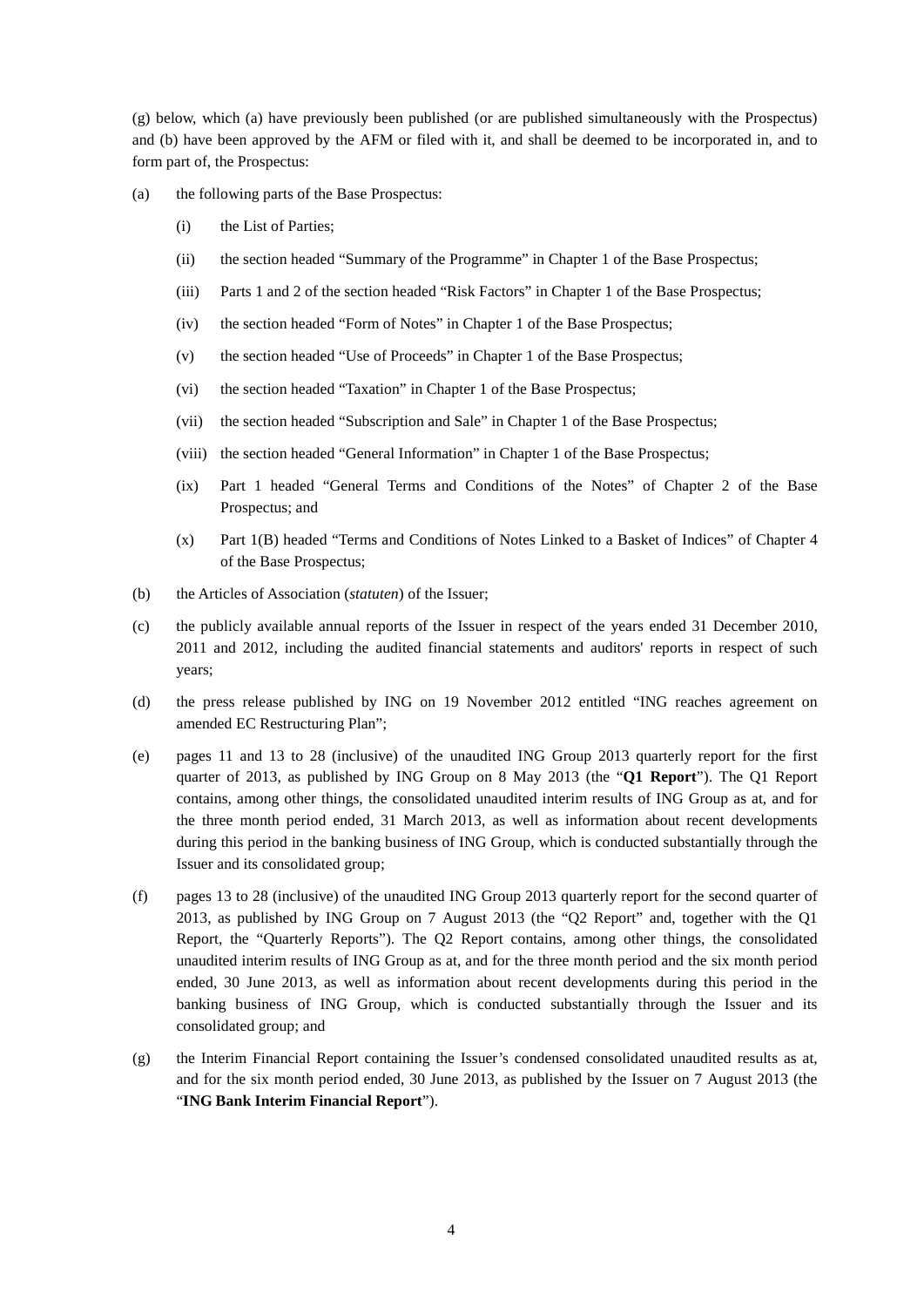in each case where and to the extent such document refers to the Issuer and to Notes (as defined in the Base Prospectus). Terms used but not defined herein shall have the meanings given to them in the Base Prospectus. References in the Base Prospectus to "Final Terms" shall be deemed to be references to the Terms and Conditions of the Notes as set out in this Securities Note and Summary; and

With respect to the Quarterly Reports, prospective investors should note that the Issuer's consolidated operations, while materially the same, are not identical with the reported financial and statistical information on a segment basis for the banking business of ING Group as described in the Quarterly Reports. ING Group is not responsible for the preparation of this Prospectus.

The non-incorporated parts of the Base Prospectus and the Quarterly Reports are not relevant for investors in the Notes.

The Issuer has requested the AFM to provide Finansinspektionen (Swedish Financial Supervisory Authority) in Sweden in its capacity as competent authority in Sweden as host Member State for the purposes of the Prospectus Directive, with a certificate of approval in accordance with Article 18 of the Prospectus Directive attesting that the Prospectus has been drawn up in accordance with the Prospectus Directive.

No person has been authorised to give any information or to make any representation not contained in or not consistent with this Securities Note and Summary, the Registration Document and the relevant sections of the Base Prospectus and the List of Parties incorporated by reference into the Prospectus as described above, and, if given or made, such information or representation must not be relied upon as having been authorised by the Issuer.

This document (i) is not intended to provide the basis of any evaluation of the financial condition, creditworthiness or affairs of the Issuer and (ii) should not be considered as a recommendation by the Issuer that any recipient of this Securities Note and Summary or the Registration Document should purchase the Notes. Each investor contemplating purchasing the Notes should make its own independent investigation of the financial condition and affairs, and its own appraisal of the creditworthiness, of the Issuer. This document does not constitute an offer or invitation by or on behalf of the Issuer to any person to subscribe for or to purchase the Notes.

Structured securities such as the Notes involve a high degree of risk and are intended for sale only to those investors capable of understanding the risk entailed in such instruments. Prospective purchasers of the Notes should ensure that they understand the nature of the Notes and the extent of their exposure to risk, and that they understand the nature of the Notes as an investment in the light of their own circumstances and financial condition. Prospective purchasers of the Notes should conduct their own investigations and, in deciding whether or not to purchase Notes, should form their own views of the merits of an investment related to the Notes based upon such investigations and not in reliance upon any information given in the Prospectus. If in doubt potential investors are strongly recommended to consult with their financial advisers before making any investment decision.

The delivery of this document shall not in any circumstances imply that the information contained herein concerning the Issuer or the Notes is correct at any time subsequent to the date hereof. Potential investors should carefully review and evaluate, inter alia, the most recent financial statements of the Issuer when deciding whether or not to purchase the Notes.

The Issuer does not represent that the Prospectus may be lawfully distributed, or that the Notes may be lawfully offered, in compliance with any applicable registration or other requirements in any jurisdiction, or pursuant to an exemption available thereunder, or assume any responsibility for facilitating any such distribution or offering. In particular, no action has been taken by the Issuer which would permit a public offering of the Notes or distribution of this document in any jurisdiction where action for that purpose is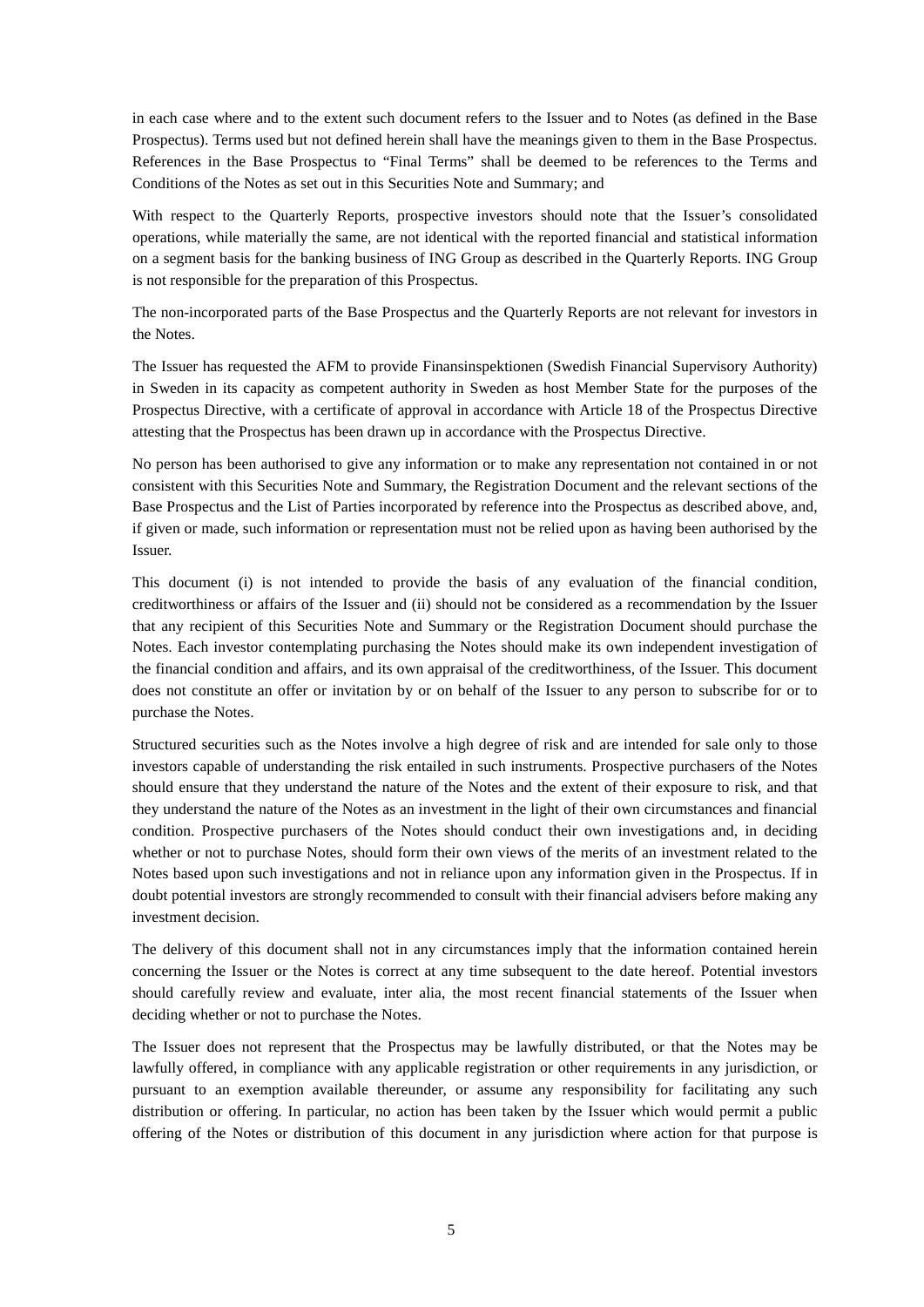required. Accordingly, the Notes may not be offered or sold, directly or indirectly, and neither the Prospectus nor any advertisement or other offering material may be distributed or published in any jurisdiction where such offer, sale, distribution and/or publication would be prohibited.

The distribution of the Prospectus and the offer or sale of the Notes may be restricted by law in certain jurisdictions. Persons into whose possession the Prospectus or the Notes come must inform themselves about, and observe, any such restrictions. In particular, the restrictions set out in the "Subscription and Sale" section of Chapter 1 of the Base Prospectus (incorporated by reference into the Prospectus) on the distribution of the Base Prospectus and the offer or sale of Notes in the United States, the European Economic Area, the United Kingdom, Austria, The Netherlands, France, Italy, Ireland, Australia, India, Mexico, People's Republic of China, Brazil, Chile, Switzerland, Japan, Hong Kong, Korea, Norway and Singapore also apply to the Securities Note and the Notes.

The Notes have not been and will not be registered under the United States Securities Act of 1933, as amended (the "**Securities Act**") or with any securities regulatory authority of any state or other jurisdiction of the United States. Accordingly, the Notes may not be offered, sold, pledged or otherwise transferred within the United States or to or for the account or benefit of U.S. persons except in accordance with Regulation S under the Securities Act or pursuant to an exemption from the registration requirements of the Securities Act and any applicable state securities laws.

The Notes have not been approved or disapproved by the U.S. Securities and Exchange Commission, any state securities commission in the United States or any other U.S. regulatory authority, nor have any of the foregoing authorities passed upon or endorsed the merits of the offering of the Notes or the accuracy or the adequacy of the Prospectus. Any representation to the contrary is a criminal offence in the United States.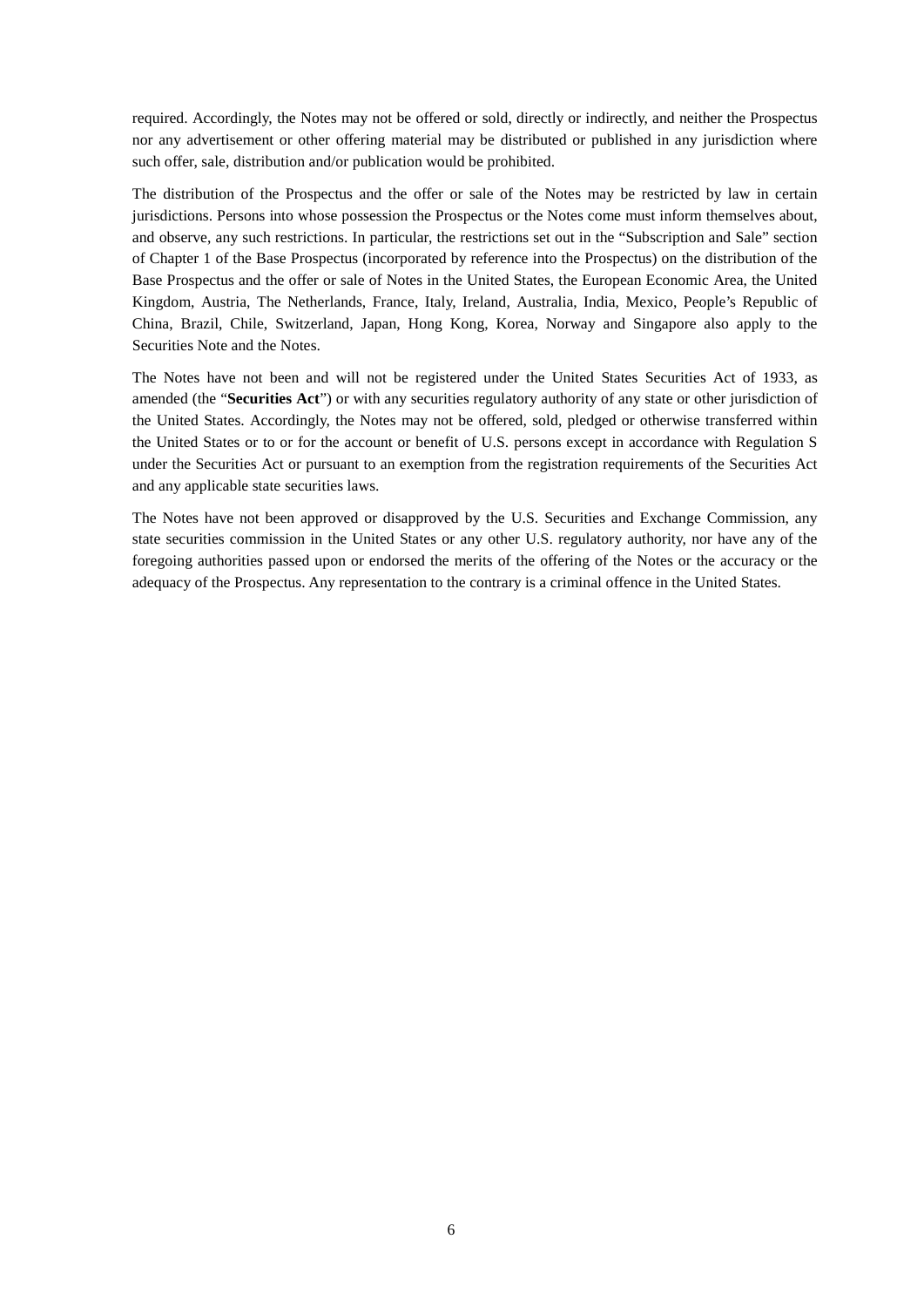# **PART ONE: SUMMARY**

*The summary is comprised of disclosure requirements known as "Elements". These Elements are numbered in Sections A – E (A.1 – E.7). This Summary includes all the Elements required to be included for the Notes and the Issuer. As some Elements are not required to be addressed, there may be gaps in the numbering sequence of the Elements. Even though an Element may be required to be inserted in this summary because of the nature of the Notes and the Issuer, it is possible that no relevant information can be given regarding each Element. In this case, a short description of the Element is included in the summary and marked as "Not Applicable".*

|      | <b>Section A - Introduction and warnings</b>                                                                                                               |                                                                                                                                                                                                                                                                                                                                                                                                                                                                                                                                               |  |  |
|------|------------------------------------------------------------------------------------------------------------------------------------------------------------|-----------------------------------------------------------------------------------------------------------------------------------------------------------------------------------------------------------------------------------------------------------------------------------------------------------------------------------------------------------------------------------------------------------------------------------------------------------------------------------------------------------------------------------------------|--|--|
| A.1  | Warning:                                                                                                                                                   | This Summary must be read as an introduction to the Prospectus and any decision to invest in<br>the Notes should be based on a consideration of the Prospectus as a whole by the investor,<br>including the documents incorporated by reference.                                                                                                                                                                                                                                                                                              |  |  |
|      |                                                                                                                                                            | Civil liability in respect of this Summary, including any translation thereof, will attach to the<br>Issuer in any Member State of the EEA in which the relevant provisions of the Prospectus<br>Directive have been implemented, but only if this Summary is misleading, inaccurate or<br>inconsistent when read together with the other parts of the Prospectus or it does not provide,<br>when read together with the other parts of the Prospectus, key information in order to aid<br>investors when considering to invest in the Notes. |  |  |
|      |                                                                                                                                                            | Where a claim relating to the information contained in the Prospectus is brought before a court<br>in such Member State, the plaintiff investor may, under the national legislation of that Member<br>State, have to bear the costs of translating the Prospectus before the legal proceedings are<br>initiated.                                                                                                                                                                                                                              |  |  |
| A.2  | Consent to use the<br>Prospectus<br>for<br>subsequent resales<br>or final placement<br>of the Notes by<br>financial<br>intermediaries                      | The Issuer has not expressed its consent to the use of the Prospectus for subsequent resales or<br>placements of the Notes.                                                                                                                                                                                                                                                                                                                                                                                                                   |  |  |
|      | <b>Section B - Issuer</b>                                                                                                                                  |                                                                                                                                                                                                                                                                                                                                                                                                                                                                                                                                               |  |  |
| B.1  | The<br>legal<br>and<br>commercial name<br>of the Issuer:                                                                                                   | ING Bank N.V. (the "Issuer")                                                                                                                                                                                                                                                                                                                                                                                                                                                                                                                  |  |  |
| B.2  | The domicile and<br>legal form of the<br>Issuer,<br>the<br>under<br>legislation<br>which the Issuer<br>operates and its<br>country<br>of<br>incorporation: | The Issuer is a company with limited liability (naamloze vennootschap) incorporated under the<br>laws of the Netherlands with its corporate seat in Amsterdam, The Netherlands. The Issuer is<br>registered at the Chamber of Commerce of Amsterdam under no. 33031431.                                                                                                                                                                                                                                                                       |  |  |
| B.4b | A description of<br>any known trends<br>affecting the Issuer<br>and the industries<br>which<br>in<br>it                                                    | The information provided under this item which refers to ING (as defined under item B.5)<br>applies equally to the Issuer.<br>The results of operations of the Issuer are affected by demographics and by a variety of market<br>conditions, including economic cycles, banking industry cycles and fluctuations in stock<br>markets, interest and foreign exchange rates.                                                                                                                                                                    |  |  |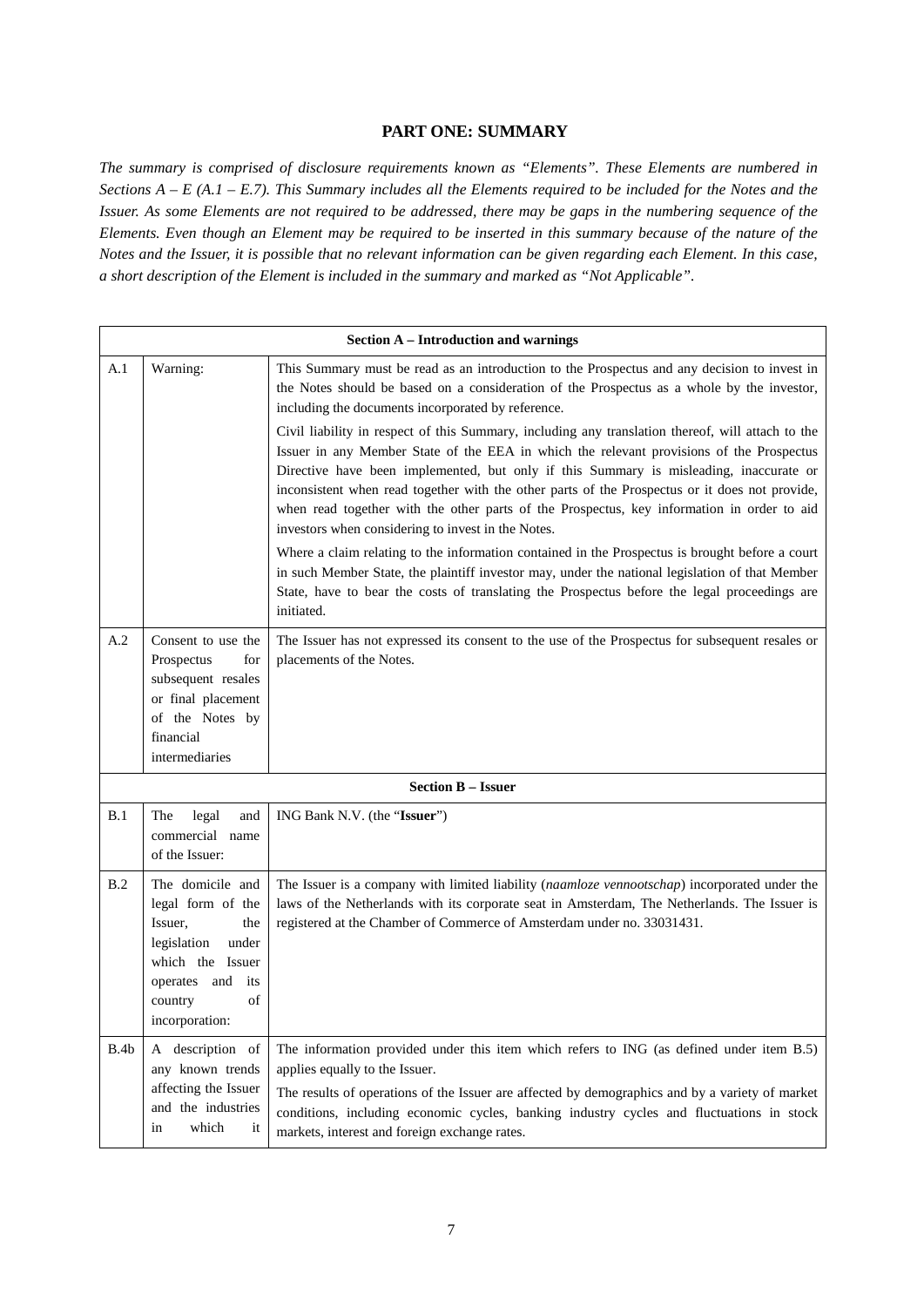|             | operates:                                                                              | In 2012 the external environment continued to have an impact on the Issuer as the euro<br>sovereign debt crisis in the Eurozone maintained a challenging economic and financial market<br>environment for a major part of the year. This led to international capital and money markets not<br>functioning in the manner they would in more normal circumstances. This had repercussions<br>(for the Issuer, its industry and the broader economy) especially in Europe where funding for<br>governments and financial institutions continues to be difficult in certain markets.                                                                                                                                                                                                 |  |         |         |  |
|-------------|----------------------------------------------------------------------------------------|-----------------------------------------------------------------------------------------------------------------------------------------------------------------------------------------------------------------------------------------------------------------------------------------------------------------------------------------------------------------------------------------------------------------------------------------------------------------------------------------------------------------------------------------------------------------------------------------------------------------------------------------------------------------------------------------------------------------------------------------------------------------------------------|--|---------|---------|--|
|             |                                                                                        | The operations of the Issuer are exposed to fluctuations in equity markets. The Issuer maintains<br>an internationally diversified and mainly client-related trading portfolio. Accordingly, market<br>downturns are likely to lead to declines in securities trading and brokerage activities which it<br>executes for customers and therefore to a decline in related commissions and trading results. In                                                                                                                                                                                                                                                                                                                                                                       |  |         |         |  |
|             |                                                                                        | addition to this, the Issuer also maintains equity investments in its own non-trading books.<br>Fluctuations in equity markets may affect the value of these investments.                                                                                                                                                                                                                                                                                                                                                                                                                                                                                                                                                                                                         |  |         |         |  |
|             |                                                                                        | The operations of the Issuer are exposed to fluctuations in interest rates. The Issuer's<br>management of interest rate sensitivity affects the results of its operations. Interest rate<br>sensitivity refers to the relationship between changes in market interest rates on the one hand<br>and future interest earnings and economic value of its underlying banking portfolios on the other<br>hand. Both the composition of the Issuer's assets and liabilities and the fact that interest rate<br>changes may affect client behaviour in a different way than assumed in the Issuer's internal<br>models may result in a mismatch which causes the banking longer term operations' net interest<br>income and trading results to be affected by changes in interest rates. |  |         |         |  |
|             |                                                                                        | The Issuer is exposed to fluctuations in exchange rates. The Issuer's management of exchange<br>rate sensitivity affects the results of its operations through the trading activities for its own<br>account and because ING prepares and publishes its consolidated financial statements in euros.<br>Because a substantial portion of the Issuer's income and expenses is denominated in currencies<br>other than euros, fluctuations in the exchange rates used to translate foreign currencies into<br>euros will impact its reported results of operations and cash flows from year to year. This<br>exposure is mitigated by the fact that realised results in non-euro currencies are translated into<br>euros by monthly hedging.                                         |  |         |         |  |
| B.5         | Description of the<br>Group<br>and<br>the<br>Issuer's<br>position<br>within the Group: | The Issuer is part of ING Groep N.V. ("ING Group"). ING Group is the holding company for a<br>broad spectrum of companies (together, "ING"), offering banking, investments, life insurance<br>and retirement services to meet the needs of a broad customer base. The Issuer is a wholly-<br>owned, non-listed subsidiary of ING Group and is a large international player with an extensive<br>global network in over 40 countries. Since 2011, the Issuer has been operating as a stand-alone<br>business under the umbrella of ING Group.                                                                                                                                                                                                                                      |  |         |         |  |
| B.9         | Profit forecast or<br>estimate:                                                        | Not Applicable; no profit forecasts or estimates have been made by the Issuer.                                                                                                                                                                                                                                                                                                                                                                                                                                                                                                                                                                                                                                                                                                    |  |         |         |  |
| B.10        | Qualifications<br>in<br>auditors'<br>the<br>report:                                    | Not Applicable; Ernst & Young Accountants LLP has issued an unqualified auditors' report on<br>the financial statements for each of the financial years ended 31 December 2012, 31 December<br>2011 and 31 December 2010.                                                                                                                                                                                                                                                                                                                                                                                                                                                                                                                                                         |  |         |         |  |
| <b>B.12</b> | Selected financial                                                                     | <b>Key Consolidated Figures ING Bank N.V.</b> <sup>(1)</sup>                                                                                                                                                                                                                                                                                                                                                                                                                                                                                                                                                                                                                                                                                                                      |  |         |         |  |
|             | information:                                                                           | (in EUR million)                                                                                                                                                                                                                                                                                                                                                                                                                                                                                                                                                                                                                                                                                                                                                                  |  | 2012    | 2011    |  |
|             |                                                                                        | Balance sheet $^{(2)}$                                                                                                                                                                                                                                                                                                                                                                                                                                                                                                                                                                                                                                                                                                                                                            |  |         |         |  |
|             |                                                                                        |                                                                                                                                                                                                                                                                                                                                                                                                                                                                                                                                                                                                                                                                                                                                                                                   |  | 836,068 | 961,165 |  |
|             |                                                                                        |                                                                                                                                                                                                                                                                                                                                                                                                                                                                                                                                                                                                                                                                                                                                                                                   |  | 37,512  | 35,060  |  |
|             |                                                                                        |                                                                                                                                                                                                                                                                                                                                                                                                                                                                                                                                                                                                                                                                                                                                                                                   |  | 633,756 | 682,523 |  |
|             |                                                                                        | Loans and advances                                                                                                                                                                                                                                                                                                                                                                                                                                                                                                                                                                                                                                                                                                                                                                |  | 541,546 | 577,569 |  |
|             |                                                                                        | Results(4)                                                                                                                                                                                                                                                                                                                                                                                                                                                                                                                                                                                                                                                                                                                                                                        |  |         |         |  |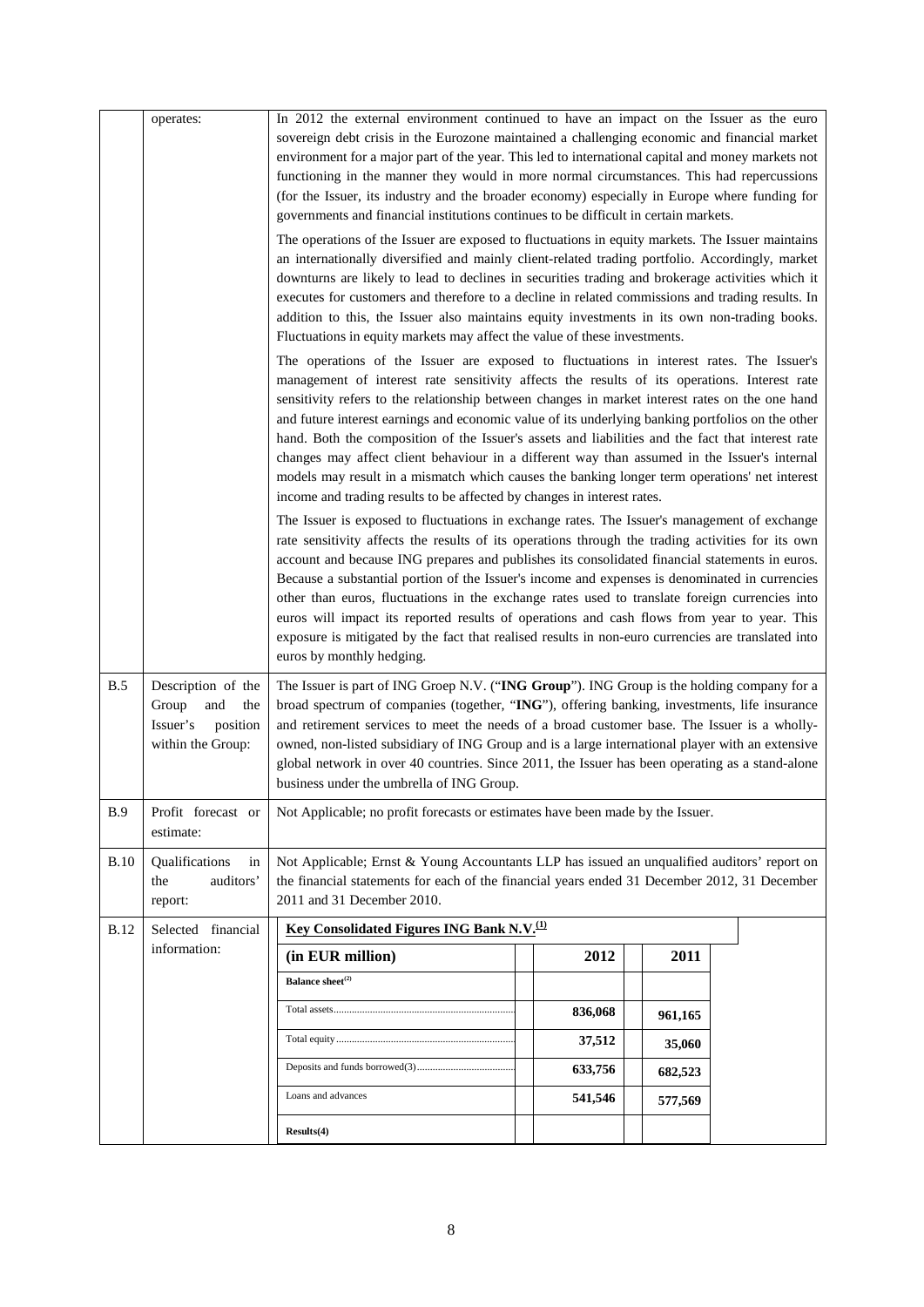|             |                                                                                      |                                                                                                                                                                                                                                                                                                                                                                                                                                                                                                                       | 16,298 | 17,195 |  |
|-------------|--------------------------------------------------------------------------------------|-----------------------------------------------------------------------------------------------------------------------------------------------------------------------------------------------------------------------------------------------------------------------------------------------------------------------------------------------------------------------------------------------------------------------------------------------------------------------------------------------------------------------|--------|--------|--|
|             |                                                                                      |                                                                                                                                                                                                                                                                                                                                                                                                                                                                                                                       | 9,843  | 10,226 |  |
|             |                                                                                      |                                                                                                                                                                                                                                                                                                                                                                                                                                                                                                                       | 2,125  | 1,670  |  |
|             |                                                                                      |                                                                                                                                                                                                                                                                                                                                                                                                                                                                                                                       | 4,330  | 5,299  |  |
|             |                                                                                      | Taxation                                                                                                                                                                                                                                                                                                                                                                                                                                                                                                              | 1,124  | 1,216  |  |
|             |                                                                                      | Net result (before minority interests)                                                                                                                                                                                                                                                                                                                                                                                                                                                                                | 3,206  | 4,083  |  |
|             |                                                                                      | Attributable to Shareholders of the parent                                                                                                                                                                                                                                                                                                                                                                                                                                                                            | 3,115  | 4,005  |  |
|             |                                                                                      | Ratios (in $\%$ )                                                                                                                                                                                                                                                                                                                                                                                                                                                                                                     |        |        |  |
|             |                                                                                      |                                                                                                                                                                                                                                                                                                                                                                                                                                                                                                                       | 16.91  | 14.26  |  |
|             |                                                                                      |                                                                                                                                                                                                                                                                                                                                                                                                                                                                                                                       | 14.35  | 11.69  |  |
|             |                                                                                      | Notes:                                                                                                                                                                                                                                                                                                                                                                                                                                                                                                                |        |        |  |
|             |                                                                                      | (1)<br>These figures have been derived from the audited annual accounts of ING Bank N.V. in<br>respect of the financial years ended 31 December 2012 and 2011, respectively.                                                                                                                                                                                                                                                                                                                                          |        |        |  |
|             |                                                                                      | At 31 December.<br>(2)                                                                                                                                                                                                                                                                                                                                                                                                                                                                                                |        |        |  |
|             |                                                                                      | (3)<br>Figures including Banks and Debt securities.                                                                                                                                                                                                                                                                                                                                                                                                                                                                   |        |        |  |
|             |                                                                                      | (4)<br>For the year ended 31 December.                                                                                                                                                                                                                                                                                                                                                                                                                                                                                |        |        |  |
|             |                                                                                      | (5)<br>BIS ratio = BIS capital as a percentage of Risk Weighted Assets. Note: These Risk Weighted<br>Assets are based on Basel II.                                                                                                                                                                                                                                                                                                                                                                                    |        |        |  |
|             |                                                                                      | (6)<br>Tier-1 ratio = Available Tier-1 capital as a percentage of Risk Weighted Assets. Note: These<br>Risk Weighted Assets are based on Basel II.                                                                                                                                                                                                                                                                                                                                                                    |        |        |  |
|             |                                                                                      | <b>Significant or Material Adverse Change:</b><br>At the date hereof, there has been no significant change in the financial or trading position of the<br>Issuer and its consolidated subsidiaries since 30 June 2013.<br>At the date hereof, there has been no material adverse change in the prospects of the Issuer since<br>31 December 2012, except for the dividends totalling EUR 1.8 billion paid by the Issuer to ING<br>Group, as disclosed on page 6 and page 41 of the ING Bank Interim Financial Report. |        |        |  |
| <b>B.13</b> | Recent<br>events<br>material<br>to<br>the<br>evaluation of the<br>Issuer's solvency: | Not Applicable. There are no recent events particular to the Issuer which are to a material extent<br>relevant to the evaluation of the solvency of the Issuer.                                                                                                                                                                                                                                                                                                                                                       |        |        |  |
| <b>B.14</b> | Dependency upon                                                                      | The description of the group and the Issuer's position within the group is given under item B.5.                                                                                                                                                                                                                                                                                                                                                                                                                      |        |        |  |
|             | entities within the<br>of<br>group<br>the<br>Issuer:                                 | Not applicable. The Issuer is not dependent upon other entities within ING Group.                                                                                                                                                                                                                                                                                                                                                                                                                                     |        |        |  |
| <b>B.15</b> | Principal activities:                                                                | ING Bank is a large international player in the financial services industry with an extensive                                                                                                                                                                                                                                                                                                                                                                                                                         |        |        |  |
|             |                                                                                      | global network in over 40 countries.<br>Since 1 January 2011, the Issuer has been operating as a stand-alone business under the                                                                                                                                                                                                                                                                                                                                                                                       |        |        |  |
|             |                                                                                      | umbrella of ING Group.                                                                                                                                                                                                                                                                                                                                                                                                                                                                                                |        |        |  |
|             |                                                                                      | The Issuer is active through the following business lines: Retail Banking, including ING Direct<br>and Commercial Banking.                                                                                                                                                                                                                                                                                                                                                                                            |        |        |  |
| <b>B.16</b> | Control/ownership:                                                                   | The Issuer is a wholly-owned, non-listed subsidiary of ING Groep N.V.                                                                                                                                                                                                                                                                                                                                                                                                                                                 |        |        |  |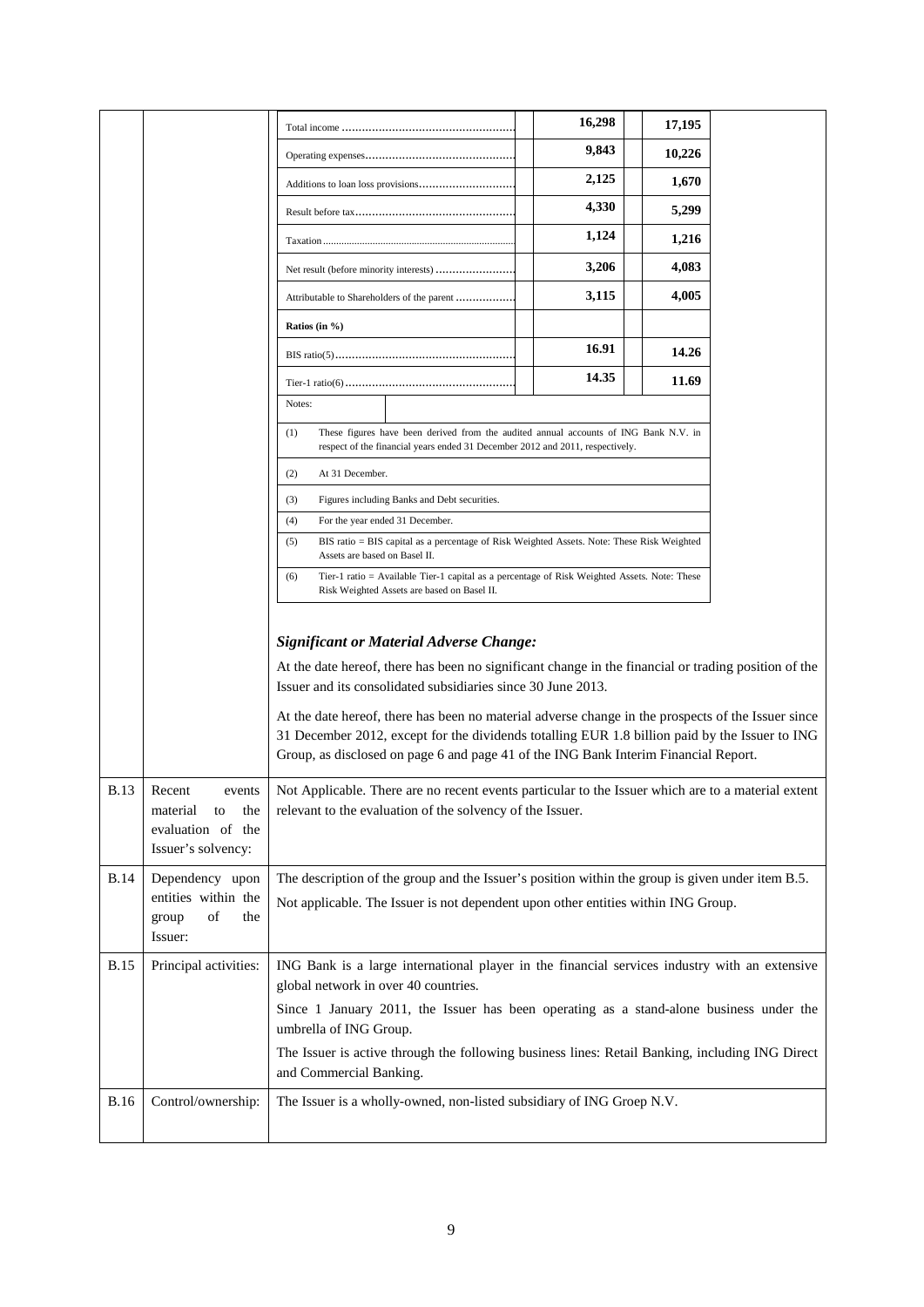|                                   | <b>Section C - Securities</b>                                                      |                                                                                                                                                                                                                                                                                                                                                                                                                                                                                                                                              |  |  |
|-----------------------------------|------------------------------------------------------------------------------------|----------------------------------------------------------------------------------------------------------------------------------------------------------------------------------------------------------------------------------------------------------------------------------------------------------------------------------------------------------------------------------------------------------------------------------------------------------------------------------------------------------------------------------------------|--|--|
| C.1                               | Type and Class:<br>ISIN:                                                           | The Notes qualify as Basket of Indices Linked Notes. The Notes also qualify as Swedish Notes,<br>see under C.17 below.<br>Series Number: 5635                                                                                                                                                                                                                                                                                                                                                                                                |  |  |
|                                   |                                                                                    | Aggregate Nominal Amount: 2,000 Units                                                                                                                                                                                                                                                                                                                                                                                                                                                                                                        |  |  |
|                                   |                                                                                    | ISIN Code: NL0010485199                                                                                                                                                                                                                                                                                                                                                                                                                                                                                                                      |  |  |
| C.2                               | Currency:                                                                          | The Notes are denominated in SEK.                                                                                                                                                                                                                                                                                                                                                                                                                                                                                                            |  |  |
| C.5                               | Description of any<br>restrictions on the<br>free transferability<br>of the Notes: | There are no restrictions on the free transferability of the Notes except for certain selling<br>restrictions with respect to the offer, sale and delivery of the Notes, which include amongst<br>others but not limited to, offer, sale and delivery of the Notes within the United States or to, or<br>for the account of benefit of, U.S. persons.                                                                                                                                                                                        |  |  |
| $\rm C.8$                         | Description of the                                                                 | <b>Status of the Notes:</b>                                                                                                                                                                                                                                                                                                                                                                                                                                                                                                                  |  |  |
| rights attaching to<br>the Notes: |                                                                                    | The Notes are Senior Notes and will constitute direct, unconditional, unsubordinated and<br>unsecured obligations of the Issuer and will rank pari passu among themselves and (subject as<br>aforesaid and save for certain debts required to be preferred by law) equally with all other<br>unsecured obligations (other than subordinated obligations, if any) of the Issuer from time to<br>time outstanding.                                                                                                                             |  |  |
|                                   |                                                                                    | No interest:                                                                                                                                                                                                                                                                                                                                                                                                                                                                                                                                 |  |  |
|                                   |                                                                                    | The Notes do not pay interest.                                                                                                                                                                                                                                                                                                                                                                                                                                                                                                               |  |  |
|                                   |                                                                                    | <b>Events of Default:</b>                                                                                                                                                                                                                                                                                                                                                                                                                                                                                                                    |  |  |
|                                   |                                                                                    | The Conditions contain Events of Default pertaining to the Issuer, including those relating to (a)<br>non-payment, (b) breach of other obligations, (c) bankruptcy or moratorium, (d) emergency<br>measures and (e) winding-up or liquidation. The provisions include certain minimum thresholds<br>and grace periods.                                                                                                                                                                                                                       |  |  |
|                                   |                                                                                    | Withholding tax:                                                                                                                                                                                                                                                                                                                                                                                                                                                                                                                             |  |  |
|                                   |                                                                                    | All payments made by the Issuer in respect of the Notes shall be made subject to any tax, duty,<br>withholding or other payment which may be required to be made, paid, withheld or deducted.<br>Noteholders will not be entitled to receive grossed-up amounts to compensate for any such tax,<br>duty, withholding or other payment. The Issuer may also elect to redeem the Notes if it would<br>be required, on the occasion of the next payment due in respect of the Notes, to withhold or<br>account for tax in respect of the Notes. |  |  |
|                                   |                                                                                    | <b>Meetings of Noteholders:</b>                                                                                                                                                                                                                                                                                                                                                                                                                                                                                                              |  |  |
|                                   |                                                                                    | The Conditions contain provisions for convening meetings of Noteholders to consider any<br>matters affecting their interests. These provisions permit defined majorities to bind all<br>Noteholders including Noteholders who did not vote on the relevant resolution and Noteholders<br>who voted in a manner contrary to the majority. Actions may also be taken by means of written<br>resolution.                                                                                                                                        |  |  |
|                                   |                                                                                    | <b>Modification of the Notes:</b>                                                                                                                                                                                                                                                                                                                                                                                                                                                                                                            |  |  |
|                                   |                                                                                    | The Issuer may agree, without the consent of the Noteholders, any modification of the Notes,<br>which is of a formal, minor or technical nature or is made to correct a manifest or proven error<br>or to comply with mandatory provisions of the law of the jurisdiction in which the Issuer is<br>incorporated.                                                                                                                                                                                                                            |  |  |
|                                   |                                                                                    | Governing law:                                                                                                                                                                                                                                                                                                                                                                                                                                                                                                                               |  |  |
|                                   |                                                                                    | English law.                                                                                                                                                                                                                                                                                                                                                                                                                                                                                                                                 |  |  |
|                                   |                                                                                    | <b>Issue Price:</b>                                                                                                                                                                                                                                                                                                                                                                                                                                                                                                                          |  |  |
|                                   |                                                                                    | SEK 10,000 per Unit                                                                                                                                                                                                                                                                                                                                                                                                                                                                                                                          |  |  |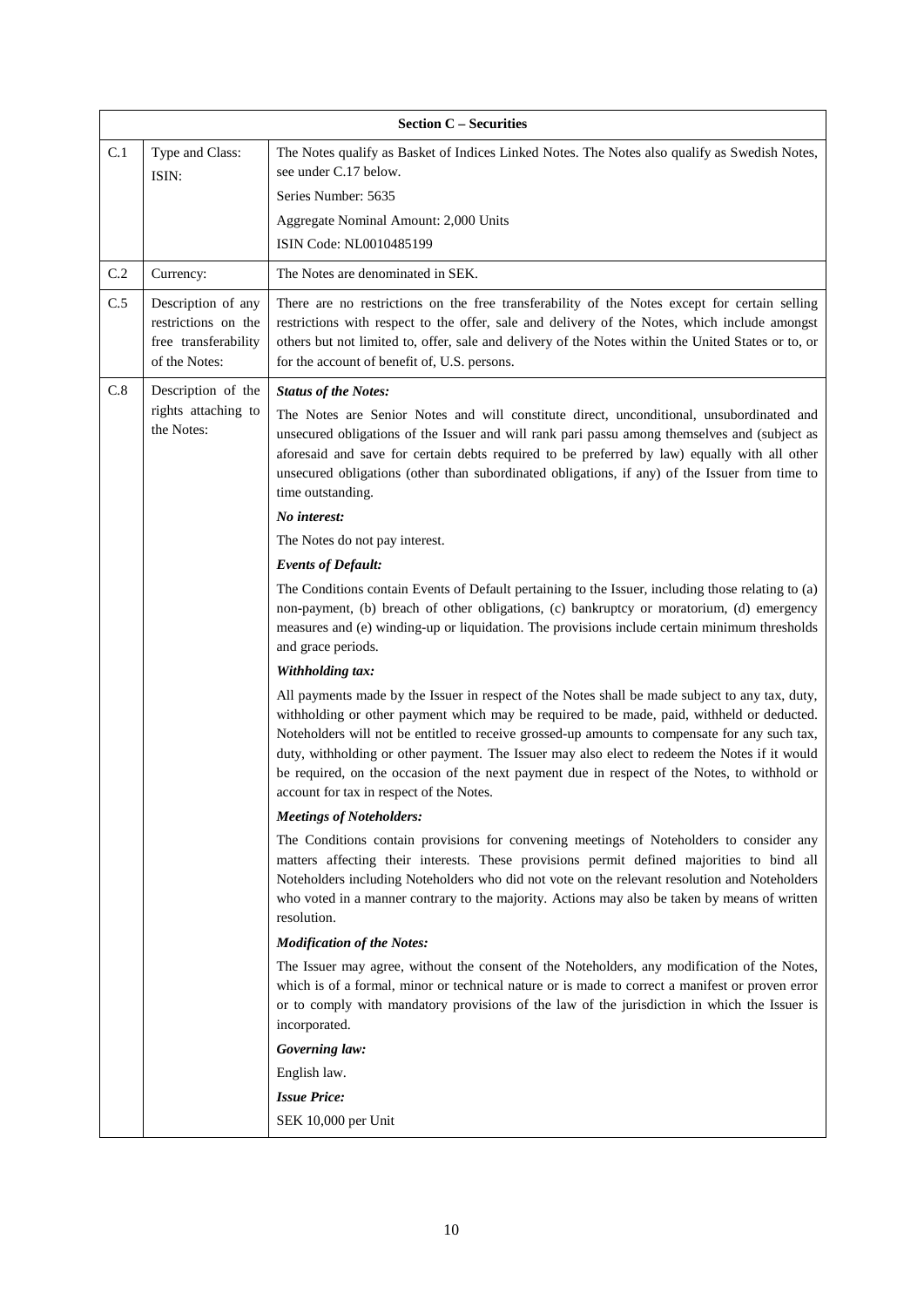| C.11 | Listing<br>and<br>admission<br>to<br>trading:                                                                                                 | The Notes will be admitted to trading on the regulated market of the Nordic Derivatives<br>Exchange.                                                                                                                                                                                                                                                                                                                                                                                                                                                                                                                                                                                                                                                                                                                                                                                                                                                                                                                                                                                                                                                                                                                                                                                                                                                                                                                                                                                                                                                                                                                                                                                                                                                                                                                                                             |
|------|-----------------------------------------------------------------------------------------------------------------------------------------------|------------------------------------------------------------------------------------------------------------------------------------------------------------------------------------------------------------------------------------------------------------------------------------------------------------------------------------------------------------------------------------------------------------------------------------------------------------------------------------------------------------------------------------------------------------------------------------------------------------------------------------------------------------------------------------------------------------------------------------------------------------------------------------------------------------------------------------------------------------------------------------------------------------------------------------------------------------------------------------------------------------------------------------------------------------------------------------------------------------------------------------------------------------------------------------------------------------------------------------------------------------------------------------------------------------------------------------------------------------------------------------------------------------------------------------------------------------------------------------------------------------------------------------------------------------------------------------------------------------------------------------------------------------------------------------------------------------------------------------------------------------------------------------------------------------------------------------------------------------------|
| C.15 | Description of how<br>the value of your<br>investment<br><i>is</i><br>affected<br>by<br>the<br>of<br>value<br>the<br><b>Underlying Asset:</b> | Please see C.18 below.                                                                                                                                                                                                                                                                                                                                                                                                                                                                                                                                                                                                                                                                                                                                                                                                                                                                                                                                                                                                                                                                                                                                                                                                                                                                                                                                                                                                                                                                                                                                                                                                                                                                                                                                                                                                                                           |
| C.16 | Expiration date or<br>maturity date $-$ the<br>exercise date or<br>final<br>reference<br>date:                                                | <b>Expiration Date:</b><br>The Expiration Date falls on 5 July 2018.<br><b>Maturity Date:</b><br>Unless redeemed early, the Notes will be redeemed on the Maturity Date (19 July 2018).                                                                                                                                                                                                                                                                                                                                                                                                                                                                                                                                                                                                                                                                                                                                                                                                                                                                                                                                                                                                                                                                                                                                                                                                                                                                                                                                                                                                                                                                                                                                                                                                                                                                          |
| C.17 | A description of<br>settlement<br>the<br>procedures of the<br>derivative<br>securities:                                                       | Settlement procedures:<br>The Notes will be redeemed on the Maturity Date unless redeemed early.<br>Settlement procedures in case an early redemption event has occurred:<br>The Notes may be redeemed early in the following circumstances:<br>an event of default by the Issuer;<br>(i)<br>if 90 per cent. or more in nominal amount of the Notes issued have already been redeemed<br>(ii)<br>or purchased and cancelled (at the discretion of the Issuer); and<br>(iii) a change in the tax treatment of payments due under the Notes.<br>If the Notes are to be redeemed in the circumstances described in (i), (ii) or (iii) above, the<br>Issuer shall redeem each Note at an amount equal to the fair market value of a Note determined<br>by the Calculation Agent in its sole and absolute discretion, acting reasonably.<br><b>Specific information for Swedish Notes:</b><br>The Notes qualify as "Swedish Notes" and will therefore be issued in uncertificated and<br>dematerialised book-entry form in accordance with the Swedish Financial Instruments Accounts<br>Act (Sw. lag (1998:1479) om kontoföring av finansiella instrument) and all other applicable<br>Swedish laws, regulations and operating procedures applicable to and/or issued by the Swedish<br>central securities depository (Sw. central värdepappersförvarare) from time to time (the<br>"Swedish CSD Rules") which is Euroclear Sweden AB (the "Swedish CSD"). No physical<br>global or definitive Notes or certificates will be issued in respect of Swedish Notes and the<br>provisions relating to presentation, surrender or replacement of such physical bearer instruments<br>shall not apply. Payments of principal, interest (if any) or any other amounts on any Swedish<br>Note will be made through the Swedish CSD in accordance with the Swedish CSD Rules. |
| C.18 | A description of<br>how the return on<br>derivative<br>securities<br>takes<br>place:                                                          | The Notes are Bonus Redemption Notes whereby the Final Redemption Amount of the Notes<br>will depend on (A) if on the Expiration Date, the level of each and every Index in the Basket is<br>equal to or higher than its relevant Barrier Level (being 60 per cent. of the relevant Initial Index<br>Level), (i) the Bonus Level and (ii) the performance of each of the Indices equally weighted in<br>the Basket (calculated on the basis of the Final Index Level divided by the Initial Index Level<br>minus 1) (the "Basket Performance") or $(B)$ if on the Expiration Date, the level of at least one<br>of the Indices in the Basket is lower than its relevant Barrier Level, the Index with the lowest<br>performance (determined by dividing the Final Index Level by the Initial Index Level).<br><b>The Final Redemption Amount</b><br>The Final Redemption Amount of the Notes payable by the Issuer will be calculated as follows:<br>(A) if on the Expiration Date, the level of each and every Index in the Basket is equal to or                                                                                                                                                                                                                                                                                                                                                                                                                                                                                                                                                                                                                                                                                                                                                                                                               |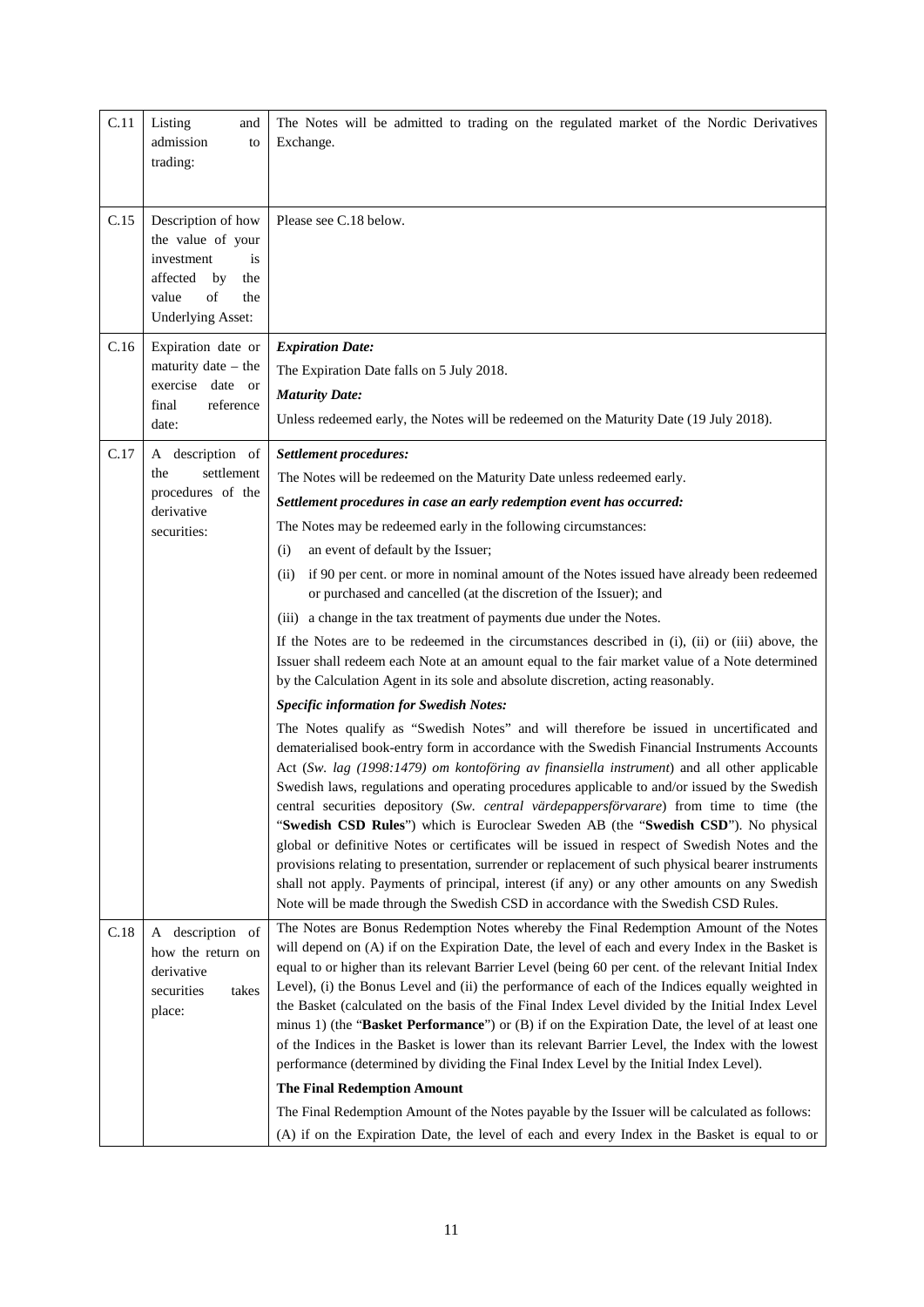higher than its relevant Barrier Level, as the sum of (i) SEK 10,000 and (ii) SEK 10,000 multiplied by the highest value of (i) the Bonus Level or (ii) the Basket Performance; or

(B) if on the Expiration Date, the level of at least one of the Indices in the Basket is lower than its relevant Barrier Level, an amount per Note equal to the performance of the index that has the lowest performance compared to the other Indices in the Basket (determined by dividing the Final Index Level by the Initial Index Level).

*By way of example of a positive scenario whereby (i) the Final Index Level of each of the Indices in the Basket is equal to or higher than the Barrier Level and (ii) the level of the Basket Performance being higher than the Bonus Level.*

Based on a Specified Denomination of 1 Unit and an issue price of SEK 10,000 per Unit, investors will be entitled to a return on the Notes that is calculated as the sum of (i) SEK 10,000 multiplied by the Basket Performance and (ii) SEK 10,000.

|          | <b>Final Index Level</b> | <b>Initial Index Level</b> |
|----------|--------------------------|----------------------------|
| Index(1) | 170                      | 150                        |
| Index(2) | 180                      | 100                        |
| Index(3) | 160                      | 90                         |
| Index(4) | 140                      | 80                         |

• Basket Performance: [(170/150 -1) + (180/100 -1) + (160/90 -1) + (140/80 -1)] / 4

#### • Bonus Level: 0.275

The investor will receive the following Final Redemption Amount: SEK 10,000 multiplied by Basket Performance \* + SEK 10,000 in total **SEK 16,152.78** (rounded to two decimals)

\*Basket Performance (0.615277778) (which is higher than the Bonus Level of 0.275) is calculated for each of the Indices, equally weighted in the Basket on the basis of the Final Index Level divided by the Initial Index Level minus 1).

*By way of example of a positive basket performance whereby (i) Final Index Level of each and every Index in the Basket is equal to or higher than the Barrier Level and (ii) the Bonus Level being higher than the Basket Performance.*

|  | Basket Performance: $[(150/140 - 1) + (150/100 - 1) + (100/90 - 1) + (140/130 - 1)]$ / 4 |  |  |  |  |
|--|------------------------------------------------------------------------------------------|--|--|--|--|
|--|------------------------------------------------------------------------------------------|--|--|--|--|

|          | <b>Final Index Level</b> | <b>Initial Index Level</b> |
|----------|--------------------------|----------------------------|
| Index(1) | 150                      | 140                        |
| Index(2) | 150                      | 100                        |
| Index(3) | 100                      | 90                         |
| Index(4) | 140                      | 130                        |

• Bonus Level: 0.275

The investor will receive the following Final Redemption Amount: SEK 10,000 multiplied by 0.275\* + SEK 10,000 in total **SEK 12,750**

\*0.275 is the Bonus Level, which is higher than the Basket Performance (0.18986569) that is calculated for each of the Indices, equally weighted in the Basket on the basis of the Final Index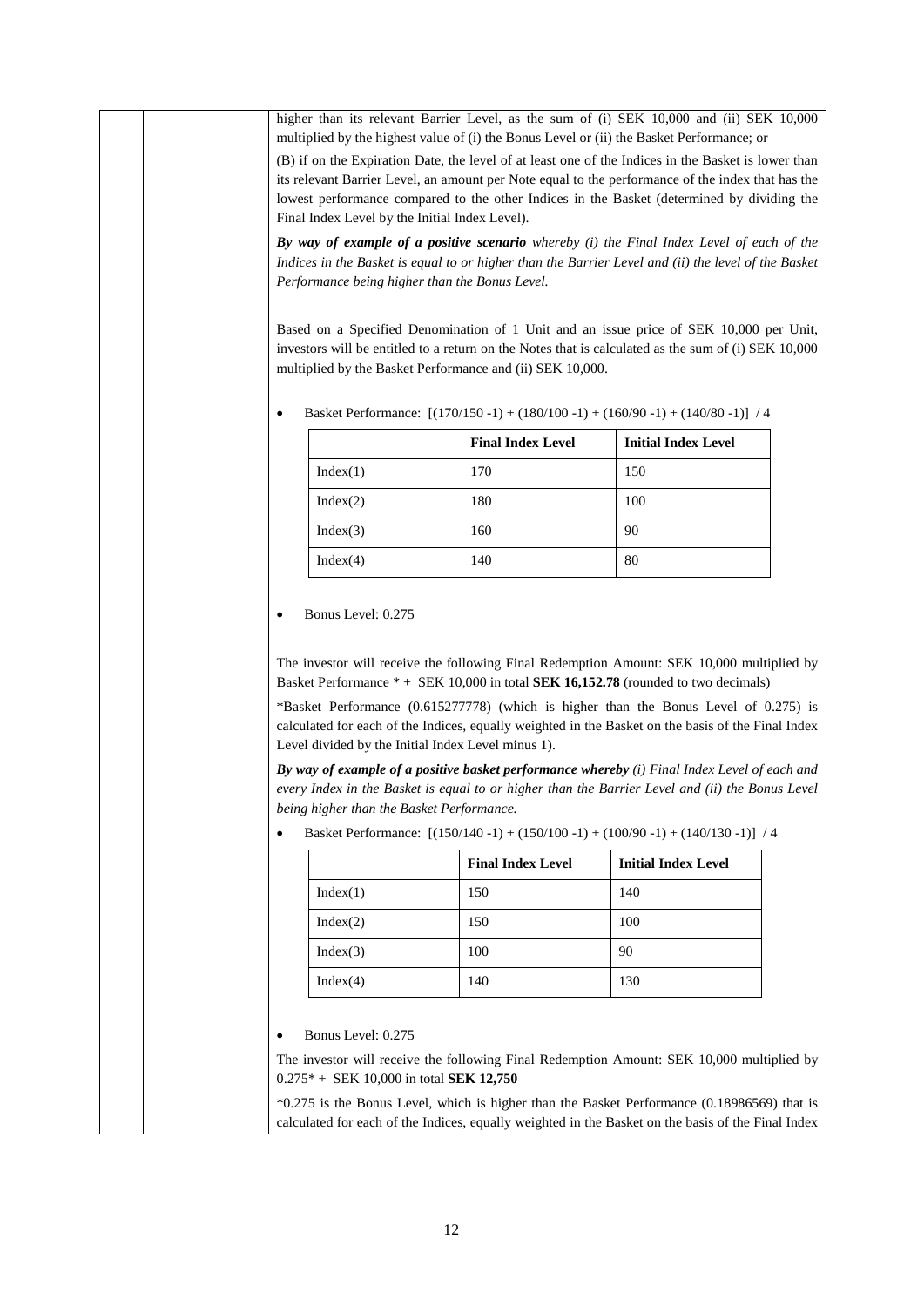|      |                                                                                                                               | Level divided by the Initial Index Level) minus 1.                                                                                                                                                                                                                                                                                                                                                                                                                                                                 |                                                                                                                                                                                                                                                                                                                                                                                                                                                                                                                                                                                                                                                                                                                                                                       |                            |  |
|------|-------------------------------------------------------------------------------------------------------------------------------|--------------------------------------------------------------------------------------------------------------------------------------------------------------------------------------------------------------------------------------------------------------------------------------------------------------------------------------------------------------------------------------------------------------------------------------------------------------------------------------------------------------------|-----------------------------------------------------------------------------------------------------------------------------------------------------------------------------------------------------------------------------------------------------------------------------------------------------------------------------------------------------------------------------------------------------------------------------------------------------------------------------------------------------------------------------------------------------------------------------------------------------------------------------------------------------------------------------------------------------------------------------------------------------------------------|----------------------------|--|
|      |                                                                                                                               | By way of example with a negative Basket Performance<br>If the Final Index Level of at least one of the Indices in the Basket is lower than the Barrier<br>Level and based on a Specified Denomination of 1 Unit and an issue price of SEK 10,000 per<br>Unit, investors will be entitled to an amount per Note equal to the performance of the index that<br>has the lowest performance compared to the other Indices in the Basket (determined by dividing<br>the Final Index Level by the Initial Index Level). |                                                                                                                                                                                                                                                                                                                                                                                                                                                                                                                                                                                                                                                                                                                                                                       |                            |  |
|      |                                                                                                                               |                                                                                                                                                                                                                                                                                                                                                                                                                                                                                                                    | <b>Final Index Level</b>                                                                                                                                                                                                                                                                                                                                                                                                                                                                                                                                                                                                                                                                                                                                              | <b>Initial Index Level</b> |  |
|      |                                                                                                                               | Index(1)                                                                                                                                                                                                                                                                                                                                                                                                                                                                                                           | 80                                                                                                                                                                                                                                                                                                                                                                                                                                                                                                                                                                                                                                                                                                                                                                    | 150                        |  |
|      |                                                                                                                               | Index(2)                                                                                                                                                                                                                                                                                                                                                                                                                                                                                                           | 40                                                                                                                                                                                                                                                                                                                                                                                                                                                                                                                                                                                                                                                                                                                                                                    | 100                        |  |
|      |                                                                                                                               | Index(3)                                                                                                                                                                                                                                                                                                                                                                                                                                                                                                           | 80                                                                                                                                                                                                                                                                                                                                                                                                                                                                                                                                                                                                                                                                                                                                                                    | 90                         |  |
|      |                                                                                                                               | Index(4)                                                                                                                                                                                                                                                                                                                                                                                                                                                                                                           | 140                                                                                                                                                                                                                                                                                                                                                                                                                                                                                                                                                                                                                                                                                                                                                                   | 130                        |  |
| C.19 | The exercise price<br>the<br>final<br><b>or</b>                                                                               | divided by 100) in total SEK 4,000.<br>investment in the Notes.                                                                                                                                                                                                                                                                                                                                                                                                                                                    | The performance of Index(2), determined by dividing the Final Index Level by the Initial Index<br>Level, has the lowest value. This value is lower than 60% of its Initial Index Level. The investor<br>will receive the following Final Redemption Amount: SEK 10,000 multiplied by 0.4 (being 40<br>The Notes are therefore not capital protected. An investor may thus lose some or all of its<br>The examples set out in this paragraph C.18 are no indication, prediction or guarantee of<br>future performance of the Notes. No rights may be derived from these examples.<br>Not Applicable; the Notes do not contain an exercise option or reference price.                                                                                                   |                            |  |
|      | reference price of<br>the underlying:                                                                                         |                                                                                                                                                                                                                                                                                                                                                                                                                                                                                                                    |                                                                                                                                                                                                                                                                                                                                                                                                                                                                                                                                                                                                                                                                                                                                                                       |                            |  |
| C.20 | A description of<br>the type of the<br>and<br>underlying<br>where<br>the<br>information on the<br>underlying can be<br>found: | <b>OMX Stockholm 30 Index</b><br><b>OBX Price Index</b>                                                                                                                                                                                                                                                                                                                                                                                                                                                            | The return on the Notes is linked to the performance of the OMX Stockholm 30 Index, OBX<br>Price Index, OMX Helsinki 25 Index and the OMX Copenhagen 20 Index (the "Indices").<br>Stockholm 30 is the Stockholm Stock Exchange's leading share index. The index consists of the<br>30 most actively traded stocks on the Stockholm Stock Exchange. The limited number of<br>constituents guarantees that all the underlying shares of the index have excellent liquidity, which<br>results in an index that is highly suitable as underlying for derivatives products.<br>Oslo Børs is an internationally recognized exchange, some of which can be related to being a<br>global leader in the segments energy, shipping and seafood. We have companies from all over |                            |  |
|      |                                                                                                                               | exchange members.<br><b>OMX Helsinki 25 Index</b>                                                                                                                                                                                                                                                                                                                                                                                                                                                                  | the world that chose to list their shares in Oslo, with global distribution to investors through our<br>OMX Helsinki 25 is the Helsinki Stock Exchange leading share index. The index consists of the<br>25 most actively traded stocks on the Helsinki Stock Exchange. The limited number of<br>constituents guarantees that all the underlying shares of the index have excellent liquidity, which                                                                                                                                                                                                                                                                                                                                                                  |                            |  |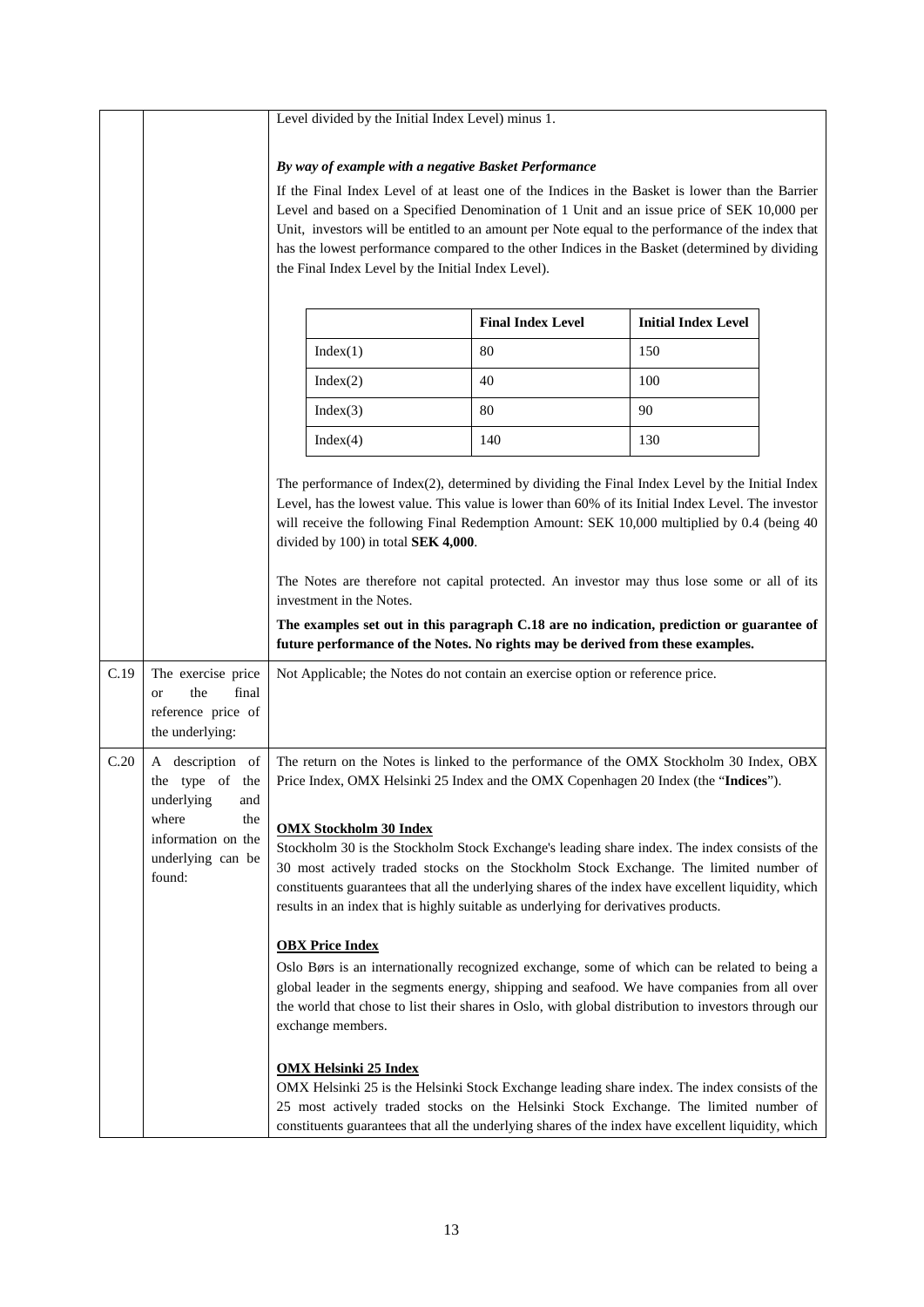|     |                      | results in an index that is highly suitable as underlying for derivatives products.                                                                                                                                                                             |
|-----|----------------------|-----------------------------------------------------------------------------------------------------------------------------------------------------------------------------------------------------------------------------------------------------------------|
|     |                      |                                                                                                                                                                                                                                                                 |
|     |                      | <b>OMX</b> Copenhagen 20 Index                                                                                                                                                                                                                                  |
|     |                      | OMX Copenhagen 20 CAP is the Copenhagen Stock Exchange's leading share index. The index                                                                                                                                                                         |
|     |                      | consists of the 20 most actively traded shares on the Copenhagen Stock Exchange. The limited<br>number of constituents guarantees that all the underlying shares of the index have excellent                                                                    |
|     |                      | liquidity, which results in an index that is highly suitable as underlying for derivatives products.                                                                                                                                                            |
|     |                      |                                                                                                                                                                                                                                                                 |
|     |                      | The level of the Indices may go down as well as up throughout the life of the Notes.                                                                                                                                                                            |
|     |                      | Fluctuations in the level of the Indices may affect the value of the Notes.                                                                                                                                                                                     |
|     |                      | <b>Section D - Risks</b>                                                                                                                                                                                                                                        |
| D.2 | information<br>Key   | Because the Issuer is part of a financial services company conducting business on a global<br>$\bullet$                                                                                                                                                         |
|     | on the key risks     | basis, the revenues and earnings of the Issuer are affected by the volatility and strength of                                                                                                                                                                   |
|     | that are specific to | the economic, business and capital markets environments specific to the geographic regions                                                                                                                                                                      |
|     | the issuer:          | in which it conducts business. The ongoing turbulence and volatility of such factors have                                                                                                                                                                       |
|     |                      | adversely affected, and may continue to adversely affect the profitability and solvency of<br>the Issuer.                                                                                                                                                       |
|     |                      | Adverse capital and credit market conditions may impact the Issuer's ability to access                                                                                                                                                                          |
|     |                      | liquidity and capital, as well as the cost of credit and capital.                                                                                                                                                                                               |
|     |                      | The default of a major market participant could disrupt the markets.<br>٠                                                                                                                                                                                       |
|     |                      | Because the Issuer's businesses are subject to losses from unforeseeable and/or catastrophic<br>$\bullet$                                                                                                                                                       |
|     |                      | events, which are inherently unpredictable, the Issuer may experience an abrupt<br>interruption of activities, which could have an adverse effect on its financial condition.                                                                                   |
|     |                      | The Issuer operates in highly regulated industries. There could be an adverse change or<br>$\bullet$<br>increase in the financial services laws and/or regulations governing the Issuer's business.                                                             |
|     |                      | Continued turbulence and volatility in the financial markets and the economy generally<br>$\bullet$<br>have adversely affected the Issuer, and may continue to affect its business and results of<br>operations.                                                |
|     |                      | Because the Issuer operates in highly competitive markets, including its home market, it<br>$\bullet$<br>may not be able to increase or maintain its market share, which may have an adverse effect<br>on its results of operations.                            |
|     |                      | Because the Issuer does business with many counterparties, the inability of these<br>counterparties to meet their financial obligations could have a material adverse effect on<br>the Issuer's results of operations.                                          |
|     |                      | Market conditions observed over the past few years may increase the risk of loans being<br>impaired. The Issuer is exposed to declining property values on the collateral supporting<br>residential and commercial real estate lending.                         |
|     |                      | Interest rate volatility and other interest rate changes may adversely affect the Issuer's<br>$\bullet$<br>profitability.                                                                                                                                       |
|     |                      | The Issuer may incur losses due to failures of banks falling under the scope of state<br>$\bullet$                                                                                                                                                              |
|     |                      | compensation schemes.                                                                                                                                                                                                                                           |
|     |                      | The Issuer may be unable to manage its risks successfully through derivatives.<br>٠                                                                                                                                                                             |
|     |                      | The Issuer may be unable to retain key personnel.<br>٠                                                                                                                                                                                                          |
|     |                      | The Issuer may not be able to protect its intellectual property and may be subject to<br>$\bullet$<br>infringement claims.                                                                                                                                      |
|     |                      | Because the Issuer uses assumptions to model client behaviour for the purpose of its market<br>$\bullet$<br>risk calculations, the difference between the realisation and the assumptions may have an<br>adverse impact on the risk figures and future results. |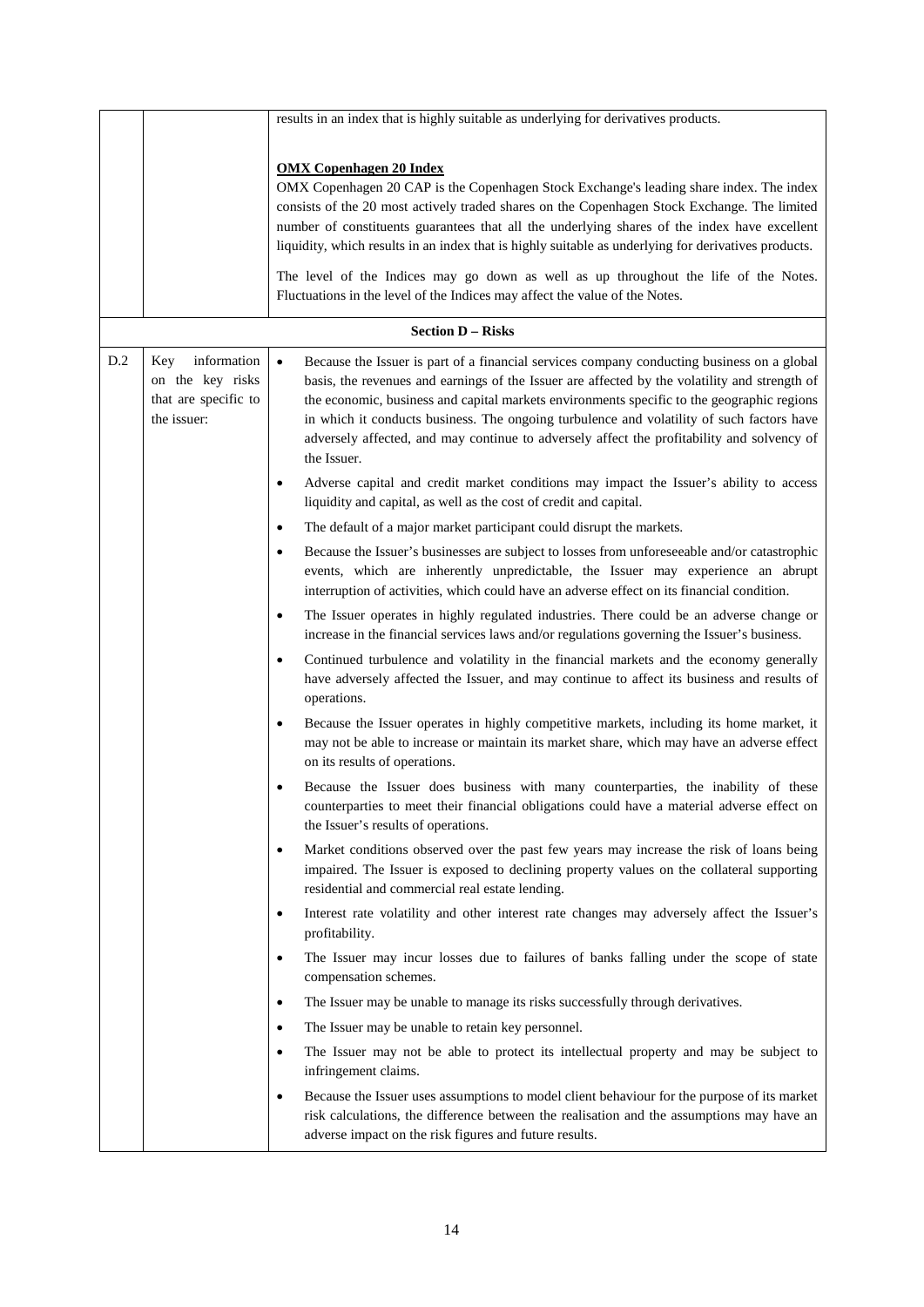|     |                                                                       | The Issuer may incur further liabilities in respect of its defined benefit retirement plans if<br>$\bullet$<br>the value of plan assets is not sufficient to cover potential obligations, including as a result<br>of differences between results and underlying actuarial assumptions and models.                                                                                                                                                                                  |
|-----|-----------------------------------------------------------------------|-------------------------------------------------------------------------------------------------------------------------------------------------------------------------------------------------------------------------------------------------------------------------------------------------------------------------------------------------------------------------------------------------------------------------------------------------------------------------------------|
|     |                                                                       | The Issuer's risk management policies and guidelines may prove inadequate for the risks it<br>$\bullet$<br>faces.                                                                                                                                                                                                                                                                                                                                                                   |
|     |                                                                       | The Issuer is subject to a variety of regulatory risks as a result of its operations in certain<br>$\bullet$<br>countries.                                                                                                                                                                                                                                                                                                                                                          |
|     |                                                                       | Because the Issuer is continually developing new financial products, it might be faced with<br>$\bullet$<br>claims that could have an adverse effect on its operations and net results if clients'<br>expectations are not met.                                                                                                                                                                                                                                                     |
|     |                                                                       | Ratings are important to the Issuer's businesses for a number of reasons. A downgrade or a<br>$\bullet$<br>potential downgrade in the Issuer's credit ratings could have an adverse impact on its<br>operations and net result.                                                                                                                                                                                                                                                     |
|     |                                                                       | The Issuer's business may be negatively affected by a sustained increase in inflation.<br>$\bullet$                                                                                                                                                                                                                                                                                                                                                                                 |
|     |                                                                       | Operational risks are inherent in the Issuer's business.<br>٠                                                                                                                                                                                                                                                                                                                                                                                                                       |
|     |                                                                       | The Issuer's business may be negatively affected by adverse publicity, regulatory actions or<br>$\bullet$<br>litigation with respect to such businesses, other well-known companies or the financial<br>services industry in general.                                                                                                                                                                                                                                               |
|     |                                                                       | The implementation of ING's restructuring plan and the divestments anticipated in<br>$\bullet$<br>connection with the Restructuring Plan have and will significantly alter the size and<br>structure of ING and involve significant costs and uncertainties that could materially<br>impact the Issuer.                                                                                                                                                                             |
|     |                                                                       | The limitations required by the European Commission on ING's ability to compete and to<br>$\bullet$<br>make acquisitions or call certain debt instruments could materially impact the Issuer.                                                                                                                                                                                                                                                                                       |
|     |                                                                       | Upon the implementation of its restructuring plan, ING will be less diversified and the<br>$\bullet$<br>Issuer may experience competitive and other disadvantages.                                                                                                                                                                                                                                                                                                                  |
|     |                                                                       | ING's Restructuring Plan may not yield intended reductions in costs, risk and leverage.<br>$\bullet$                                                                                                                                                                                                                                                                                                                                                                                |
|     |                                                                       | ING's agreements with the Dutch State impose certain restrictions regarding the issuance<br>$\bullet$<br>or repurchase of its shares and the compensation of certain senior management positions.                                                                                                                                                                                                                                                                                   |
|     |                                                                       | Whenever the overall return on the (remaining) Core Tier 1 Securities issued to the Dutch<br>$\bullet$<br>State is expected to be lower than 10% per annum, and/or in the event that ING does not<br>repay the remaining Core Tier 1 Securities in accordance with the repayment schedule that<br>was submitted to the European Commission as part of the Amended Restructuring Plan, the<br>European Commission may consider the imposition of additional behavioural constraints. |
| D.6 | Risk warning that                                                     | Warning:                                                                                                                                                                                                                                                                                                                                                                                                                                                                            |
|     | investors may lose                                                    | $\bullet$<br>Investing in the Notes involves risks. The Notes are not principal protected and the market                                                                                                                                                                                                                                                                                                                                                                            |
|     | of<br>entire<br>value<br>investment or part<br>it<br>and<br>key<br>οf | value of the Notes may fluctuate during their term. Prospective investors risk losing their<br>entire investment or part of it. Potential investors are strongly recommended to consult with<br>their financial advisers before making any investment decision.                                                                                                                                                                                                                     |
|     | information on the                                                    | Key information on the key risks that are specific to the Notes:                                                                                                                                                                                                                                                                                                                                                                                                                    |
|     | key risks that are<br>specific<br>to<br>the<br>notes:                 | The Notes may redeem prior to their Maturity Date due to certain events set forth in the<br>$\bullet$<br>conditions applicable to the Notes, which events include events of default in respect of the<br>Issuer.                                                                                                                                                                                                                                                                    |
|     |                                                                       | All payments made by the Issuer in respect of the Notes shall be made subject to any tax,<br>$\bullet$<br>duty, withholding or other payment which may be required to be made, paid, withheld or<br>deducted. Noteholders will not be entitled to receive grossed-up amounts to compensate for<br>any such tax, duty, withholding or other payment.                                                                                                                                 |
|     |                                                                       | Even though the Notes will be listed there can be no assurance that a secondary market for<br>٠                                                                                                                                                                                                                                                                                                                                                                                     |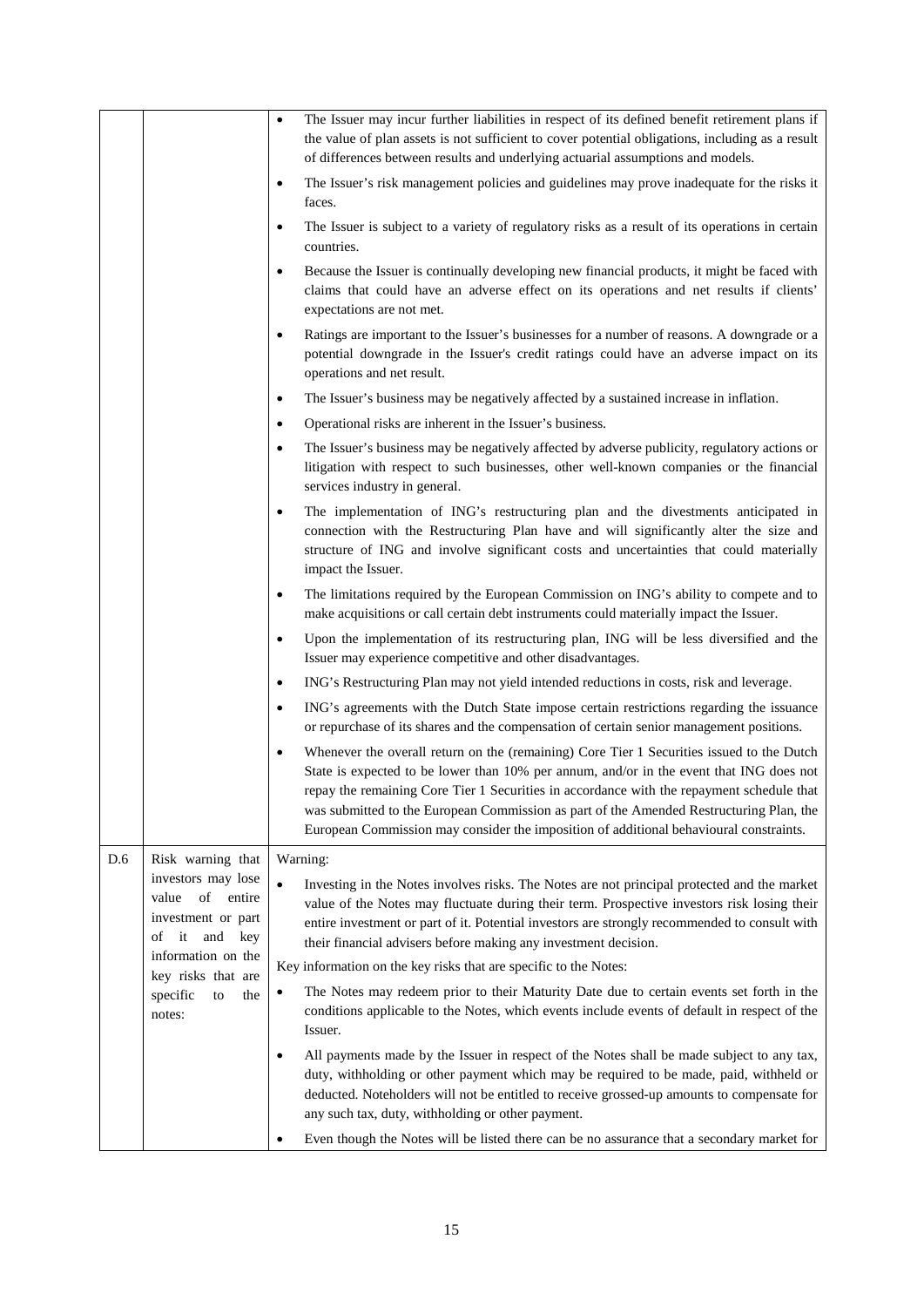|      | the Notes will develop or, if it does, that it will provide holders with liquidity for the life of<br>the Notes. A decrease in the liquidity of the Notes may cause, in turn, an increase in the<br>volatility associated with the price of the Notes. Any investor in the Notes must be<br>prepared to hold the Notes for an indefinite period of time or until redemption of the Notes.<br>If any person begins making a market for the Notes, it is under no obligation to continue to<br>do so and may stop making a market at any time. Illiquidity may have a severely adverse<br>effect on the market value of Notes.<br>The Final Redemption Amount of the Notes is an amount per Note which depends on (A)<br>where the Final Index Level of each and every Index in the Basket is equal to or higher<br>than its relevant Barrier Level, (i) the Bonus Level and the Basket Performance and (B) if<br>the Final Index Level of at least one of the Indices in the Basket is lower than its relevant<br>Barrier Level, the Index with the lowest performance (determined by dividing the Final<br>Index Level by the Initial Index Level). |                                                                                                                                                                                                                                                                                                                                                                                                                                                  |
|------|-----------------------------------------------------------------------------------------------------------------------------------------------------------------------------------------------------------------------------------------------------------------------------------------------------------------------------------------------------------------------------------------------------------------------------------------------------------------------------------------------------------------------------------------------------------------------------------------------------------------------------------------------------------------------------------------------------------------------------------------------------------------------------------------------------------------------------------------------------------------------------------------------------------------------------------------------------------------------------------------------------------------------------------------------------------------------------------------------------------------------------------------------------|--------------------------------------------------------------------------------------------------------------------------------------------------------------------------------------------------------------------------------------------------------------------------------------------------------------------------------------------------------------------------------------------------------------------------------------------------|
|      |                                                                                                                                                                                                                                                                                                                                                                                                                                                                                                                                                                                                                                                                                                                                                                                                                                                                                                                                                                                                                                                                                                                                                     | The return on the Notes is linked to the performance of the Indices. The level of the Indices<br>$\bullet$<br>may go down as well as up throughout the life of the Notes. Fluctuations in the level of the<br>Index may affect the value of the Notes. Where the Final Index Level of at least one of the<br>Indices in the Basket is lower than its relevant Barrier Level, an investor may lose some or<br>all of its investment in the Notes. |
|      |                                                                                                                                                                                                                                                                                                                                                                                                                                                                                                                                                                                                                                                                                                                                                                                                                                                                                                                                                                                                                                                                                                                                                     | <b>Section E – Offer</b>                                                                                                                                                                                                                                                                                                                                                                                                                         |
| E.2b | Reasons<br>for<br>the<br>offer and use of<br>proceeds:                                                                                                                                                                                                                                                                                                                                                                                                                                                                                                                                                                                                                                                                                                                                                                                                                                                                                                                                                                                                                                                                                              | The net proceeds of the offer will be applied by the Issuer for its general corporate purposes.                                                                                                                                                                                                                                                                                                                                                  |
| E.3  | A description of<br>terms<br>and<br>the<br>conditions of the<br>offer:                                                                                                                                                                                                                                                                                                                                                                                                                                                                                                                                                                                                                                                                                                                                                                                                                                                                                                                                                                                                                                                                              | The Notes have already been the subject of a public offer in Sweden for which the subscription<br>period closed on 26 June 2013.                                                                                                                                                                                                                                                                                                                 |
| E.4  | Interests of natural<br>and legal persons<br>involved<br>in<br>the<br>offer and issue of<br>Notes.<br>the<br>including<br>conflicting<br>interests:                                                                                                                                                                                                                                                                                                                                                                                                                                                                                                                                                                                                                                                                                                                                                                                                                                                                                                                                                                                                 | So far as the Issuer is aware, no person involved in the offer of the Notes has an interest material<br>to the offer.                                                                                                                                                                                                                                                                                                                            |
| E.7  | Estimated<br>expenses charged<br>to investors by the<br>Issuer:                                                                                                                                                                                                                                                                                                                                                                                                                                                                                                                                                                                                                                                                                                                                                                                                                                                                                                                                                                                                                                                                                     | Not Applicable; no expenses are charged to investors by the Issuer.                                                                                                                                                                                                                                                                                                                                                                              |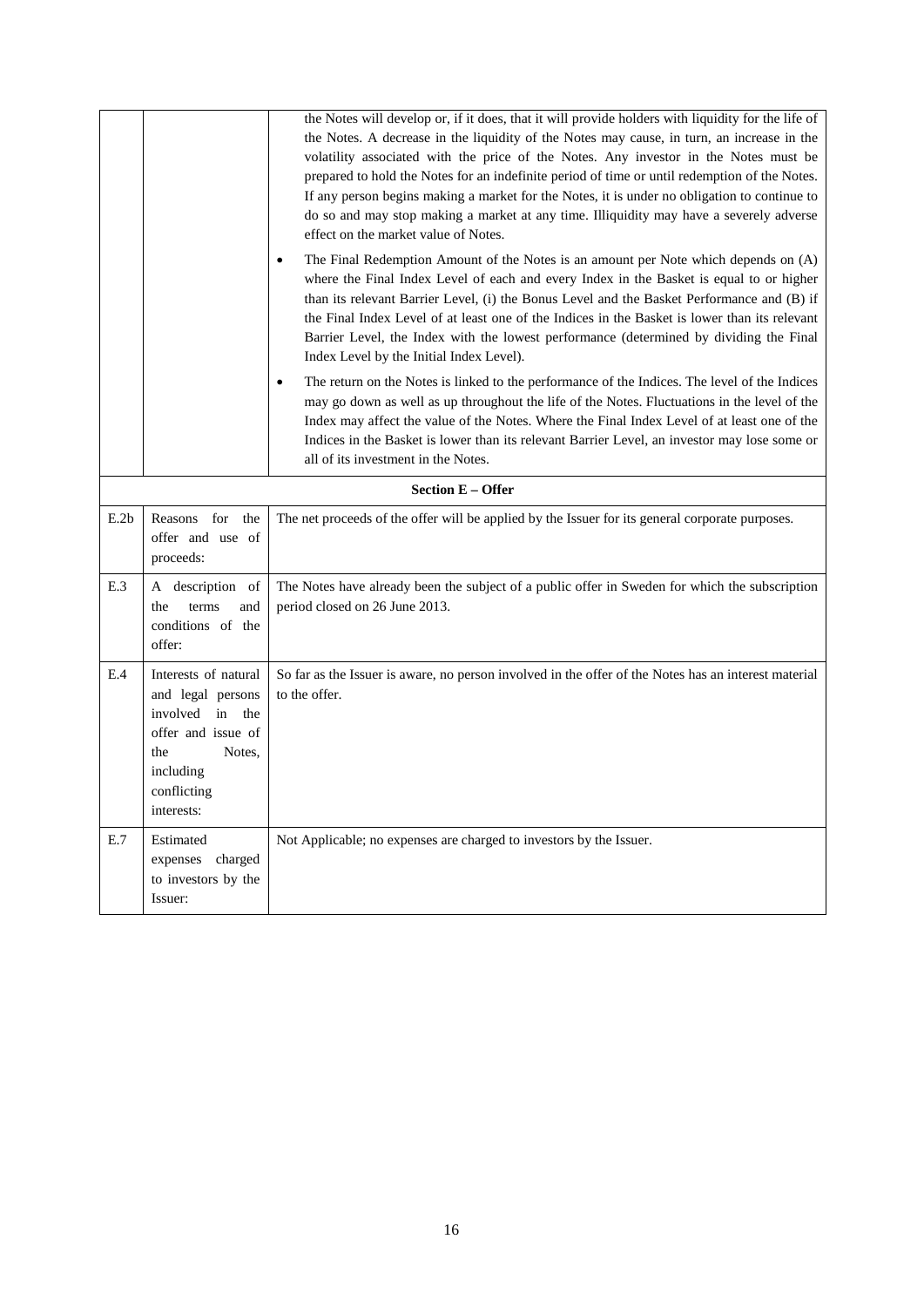# **PART TWO: SECURITIES NOTE**

#### **RISK FACTORS**

*Investing in the Notes involves risks. The Notes are not principal protected and investors may lose their entire investment (see paragraph below "No principal protection") and the market value of the Notes may fluctuate during their term. Prospective investors risk losing their entire investment or part of it. See Parts 1 and 2 of the "Risk Factors" section of Chapter 1 of the Base Prospectus (incorporated by reference into this Securities Note) and, in addition, the risk factors below for information on the risk factors to be taken into account when considering an investment in the Notes. Potential investors are strongly recommended to consult with their independent financial advisers before making any investment decision.*

#### **Risk Factor in relation to Index Linkage**

Terms used but not defined below are as defined in the Terms and Conditions of the Notes linked to a Basket of Indices, as set out in Chapter 2, Part 1 and Chapter 4, Part 1(B) of the Base Prospectus.

The return on the Notes is linked to the performance of the OMX Stockholm 30 Index, OBX Price Index, OMX Helsinki 25 Index and the OMX Copenhagen 20 Index (the "Indices"). The level of the Indices may go down as well as up throughout the life of the Notes. Fluctuations in the level of the Indices will affect the value of the Notes. The Final Redemption Amount of the Notes is an amount per Note which depends on (A) if on the Expiration Date, the level of each and every Index in the Basket is equal to or higher than the Barrier Level (i) the Bonus Level and (ii) the Basket Performance (calculated on the basis of the Final Index Level divided by the Initial Index Level) minus 1 and (B) if on the Expiration Date, the level of at least one of the Indices in the Basket is lower than its relevant Barrier Level, the Index with the worst performance (calculated as the product of the Final Index Level divided by the Initial Index Level) compared to the other Indices in the Basket.

#### **A credit rating reduction may result in a reduction in the trading value of the Notes**

The value of the Notes may be expected to be affected, in part, by Noteholders' general appraisal of the creditworthiness of the Issuer and/or the ING Group. Such perceptions are generally influenced by the ratings accorded to the outstanding securities of the Issuer by standard statistical rating services, such as Moody's, Standard & Poor's and Fitch. A reduction in the rating, if any, accorded to outstanding debt securities of the Issuer by one of these or other rating agencies could result in a reduction in the trading value of the Notes.

#### **No principal protection**

The Notes are not capital protected and investors may therefore lose up to 100% of their investment in the Notes.

# **Conflicts of Interest**

The Issuer and its affiliates may engage in trading activities (including hedging activities) related to the Indices underlying the Notes (the "**Securities**") and other instruments or derivative products based on or related to the Securities for their proprietary accounts or for other accounts under their management. The Issuer and its affiliates may also issue other derivative instruments in respect of the Securities. The Issuer and its affiliates may also act as underwriter in connection with future offerings of the Securities or may act as financial adviser to companies whose Securities impact the return on Notes. Such activities could present certain conflicts of interest, could influence the prices of such Securities and could adversely affect the value of such Notes.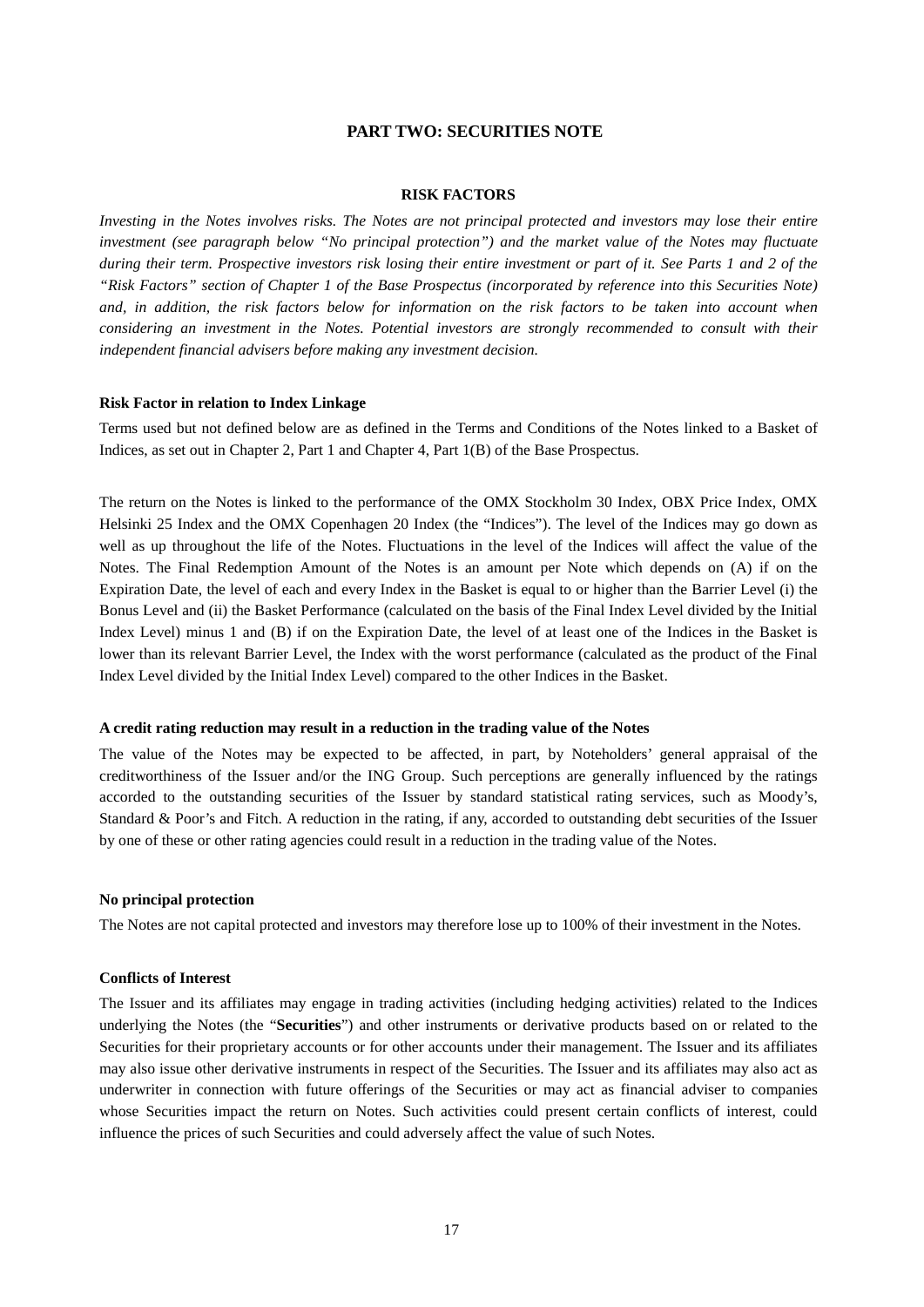The Issuer and its affiliates may have acquired, or during the term of Notes may acquire, non-public information with respect to Securities (or their issuers) which will not be provided to holders of such Notes. The Issuer makes no representation or warranty about, give no guarantee of, the performance of the Indices underlying the Notes. Past performance of the Indices cannot be considered to be a guarantee of, or guide to, future performance.

# **Limited Liquidity and Restrictions on Transfer**

Though application will be made for the Notes to be admitted to trading on the Nordic Derivatives Exchange and to be listed on the Official List of the Nordic Derivatives Exchange, there may not be any market for the Notes and, as a result, a purchaser must be prepared to hold such Notes for an indefinite period of time or until the maturity thereof. It is unlikely that an active secondary market for the Notes will develop and purchasers of the Notes may find it difficult or uneconomic to liquidate their investment at any particular time. The Notes may be subject to certain transfer restrictions and may only be transferable to certain transferees and in limited circumstances. Such transfer restrictions may further limit the liquidity of the Notes.

# **Early Redemption**

The Notes may redeem prior to their Maturity Date due to certain events set forth in the conditions applicable to the Notes, which events include events of default in respect of the Issuer. In such instances, amounts payable to the Noteholders will be dependent, among other factors, the prevailing fair market value of the notes, taking into account (without limitation) the cost or gain to the Issuer in amending or liquidating any related hedging or trading position(s) and any additional costs, fees or taxes relating thereto. It should be understood that in such circumstances, it is likely that the amount due to holders of the Notes may be less than the outstanding principal amount of the Notes.

# **Taxation and no gross-up**

Each investor in the Notes will assume and be solely responsible for any and all taxes of any jurisdiction or governmental or regulatory authority including, without limitation, any state or local taxes or other similar assessment or charges that may be applicable to any payment to such holder in respect of the Notes. In the event that any withholding tax or deduction for tax is imposed on payments on the Notes by the Issuer to the Noteholders, it should be understood that such Noteholders will not be entitled to receive amounts to compensate for such withholding tax.

All payments made by the Issuer in respect of the Notes shall be made subject to any tax, duty, withholding or other payment which may be required to be made, paid, withheld or deducted. Noteholders will not be entitled to receive grossed-up amounts to compensate for any such tax, duty, withholding or other payment.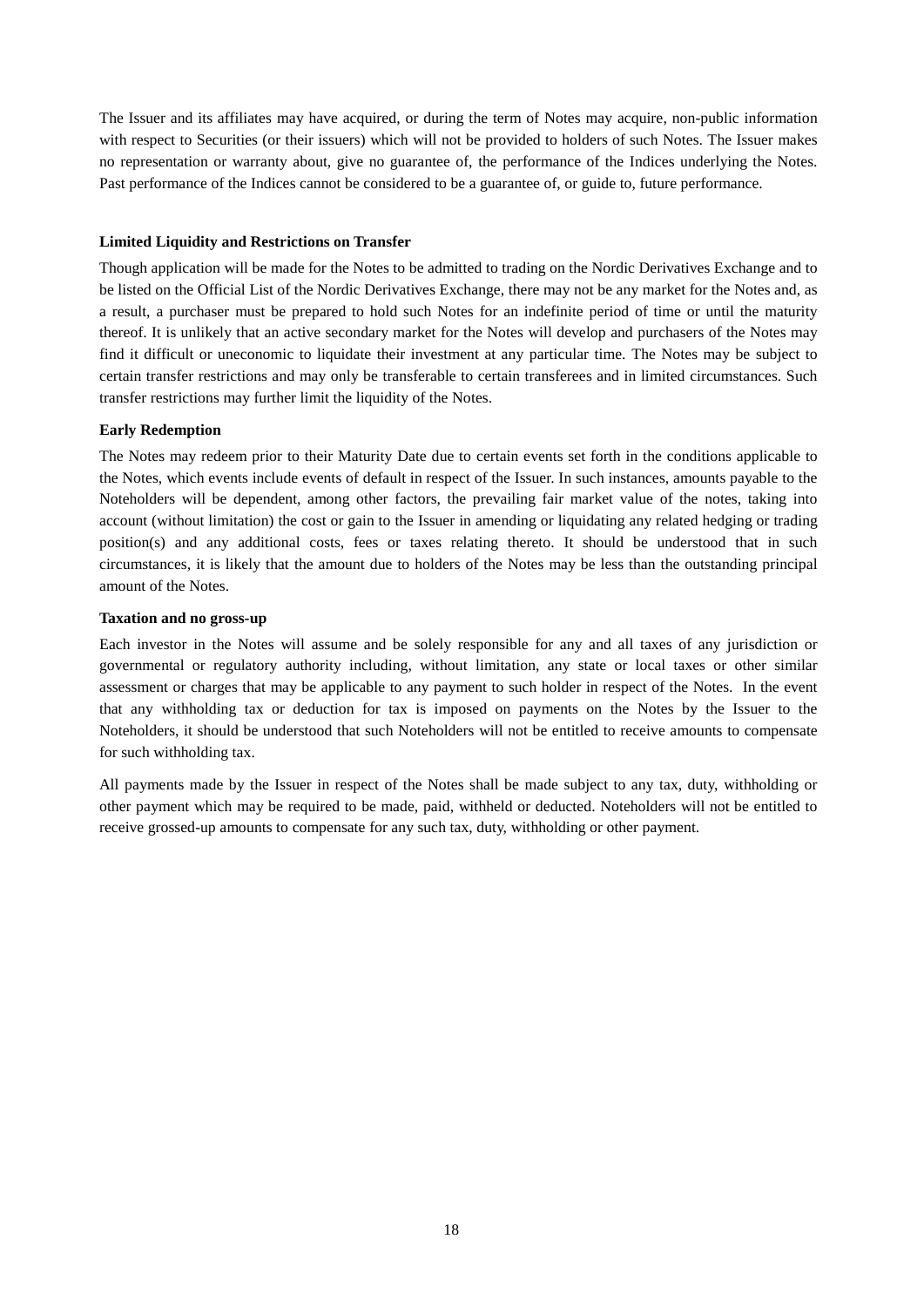#### **DOCUMENTS INCORPORATED BY REFERENCE**

The Prospectus should be read and construed in conjunction with the following documents (or part thereof) as listed in (a) to (g) below, which (a) have previously been published (or are published simultaneously with the Prospectus) and (b) have been approved by the AFM or filed with it, and shall be deemed to be incorporated in, and to form part of, the Prospectus:

- (a) the following parts of the Base Prospectus:
	- (i) the List of Parties;
	- (ii) the section headed "Summary of the Programme" in Chapter 1 of the Base Prospectus;
	- (iii) Parts 1 and 2 of the section headed "Risk Factors" in Chapter 1 of the Base Prospectus;
	- (iv) the section headed "Form of Notes" in Chapter 1 of the Base Prospectus;
	- (v) the section headed "Use of Proceeds" in Chapter 1 of the Base Prospectus;
	- (vi) the section headed "Taxation" in Chapter 1 of the Base Prospectus;
	- (vii) the section headed "Subscription and Sale" in Chapter 1 of the Base Prospectus;
	- (viii) the section headed "General Information" in Chapter 1 of the Base Prospectus;
	- (ix) Chapter 2 Part 1 headed "General Terms and Conditions of the Notes" of the Base Prospectus; and
	- (x) Chapter 4 Part 1(B) headed "Terms and Conditions of Notes Linked to a Basket of Indices" of the Base Prospectus;
- (b) the Articles of Association (*statuten*) of the Issuer;
- (c) the publicly available annual reports of the Issuer in respect of the years ended 31 December 2010, 2011 and 2012, including the audited financial statements and auditors' reports in respect of such years;
- (d) the press release published by ING on 19 November 2012 entitled "**ING reaches agreement on amended EC Restructuring Plan**"; and
- (e) pages 11 and 13 to 28 (inclusive) of the unaudited ING Group 2013 quarterly report for the first quarter of 2013, as published by ING Group on 8 May 2013 (the "**Q1 Report**"). The Q1 Report contains, among other things, the consolidated unaudited interim results of ING Group as at, and for the three month period ended, 31 March 2013, as well as information about recent developments during this period in the banking business of ING Group, which is conducted substantially through the Issuer and its consolidated group;
- (f) pages 13 to 28 (inclusive) of the unaudited ING Group 2013 quarterly report for the second quarter of 2013, as published by ING Group on 7 August 2013 (the "**Q2 Report**" and, together with the Q1 Report, the "**Quarterly Reports**"). The Q2 Report contains, among other things, the consolidated unaudited interim results of ING Group as at, and for the three month period and the six month period ended, 30 June 2013, as well as information about recent developments during this period in the banking business of ING Group, which is conducted substantially through the Issuer and its consolidated group; and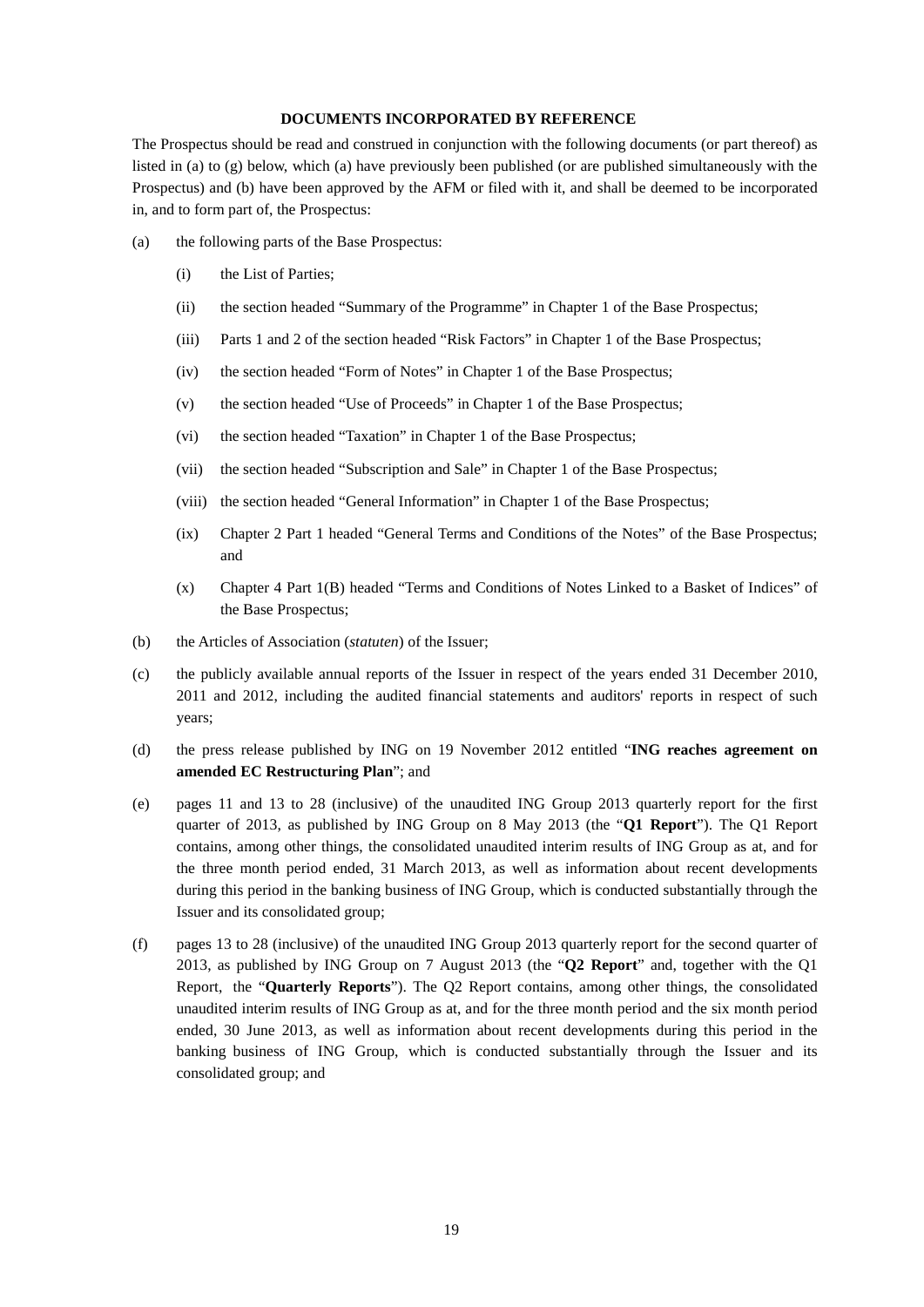(g) the Interim Financial Report containing the Issuer's condensed consolidated unaudited results as at, and for the six month period ended, 30 June 2013, as published by the Issuer on 7 August 2013 (the "**ING Bank Interim Financial Report**").

in each case where and to the extent such document refers to the Issuer and to Notes (as defined in the Base Prospectus). Terms used but not defined herein shall have the meanings given to them in the Base Prospectus. References in the Base Prospectus to "Final Terms" shall be deemed to be references to the Terms and Conditions of the Notes as set out in this Securities Note and Summary; and

With respect to the Quarterly Reports, prospective investors should note that the Issuer's consolidated operations, while materially the same, are not identical with the reported financial and statistical information on a segment basis for the banking business of ING Group as described in the Quarterly Reports. ING Group is not responsible for the preparation of this Prospectus.

The non-incorporated parts of the Base Prospectus and the Quarterly Reports are not relevant for investors in the Notes.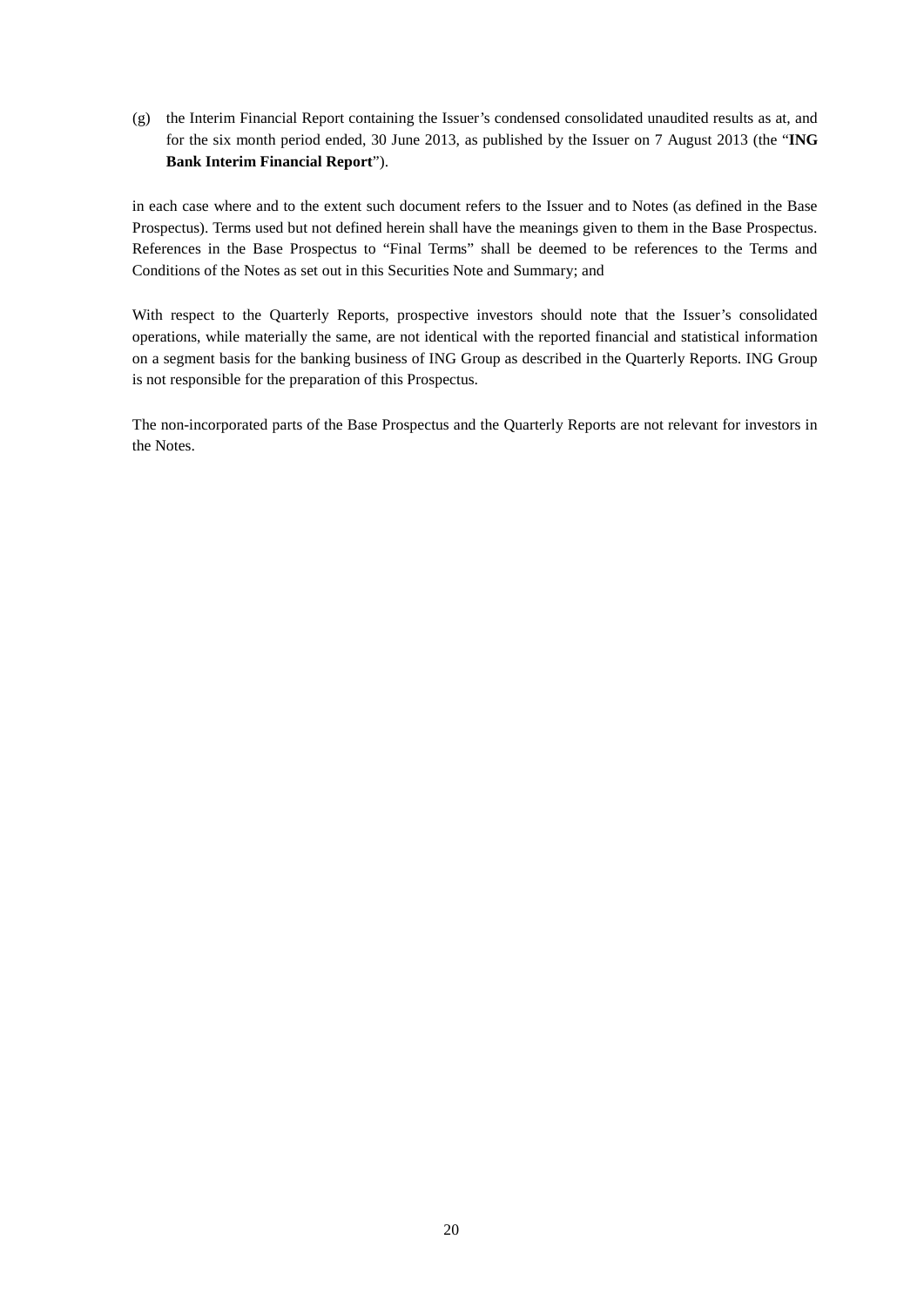# **TERMS AND CONDITIONS OF THE NOTES**

# **Part A – Contractual Terms**

Terms used herein shall be deemed to be defined as such for the purposes of the general terms and conditions of the Notes set forth in Chapter 2, Part 1 (the "**General Conditions**") and the terms and conditions of credit linked notes set forth in Chapter 4, Part 1(B) (the "**Terms and Conditions of Notes Linked to a Basket of Indices**") of the Base Prospectus.

References in the Base Prospectus to "**Final Terms**" shall be deemed to be references to the Terms and Conditions of the Notes as set out in this Securities Note.

Prospective investors should carefully consider the section "Risk Factors" in the Base Prospectus.

# **GENERAL DESCRIPTION OF THE NOTES**

| 1.  | Issuer:                                                          | ING Bank N.V.                                                                                                          |  |  |
|-----|------------------------------------------------------------------|------------------------------------------------------------------------------------------------------------------------|--|--|
| 2.  | Series Number:                                                   | 5635                                                                                                                   |  |  |
| 3.  | Specified Currency or Currencies:                                | <b>SEK</b>                                                                                                             |  |  |
| 4.  | <b>Aggregate Nominal Amount:</b>                                 | 2,000 Units                                                                                                            |  |  |
| 5.  | <b>Issue Price:</b>                                              | SEK 10,000 per Unit                                                                                                    |  |  |
| 6.  | Offer price, offer period and application<br>process:            | The Notes have already been the subject of a public offer<br>for which the subscription period closed on 26 June 2013. |  |  |
| 7.  | Details of minimum and maximum amount<br>of application:         | Not Applicable                                                                                                         |  |  |
| 8.  | <b>Specified Denominations:</b><br>(i)                           | 1 Unit per Note                                                                                                        |  |  |
|     | <b>Calculation Amount:</b><br>(ii)                               | Not Applicable                                                                                                         |  |  |
| 9.  | <b>Issue Date:</b>                                               | 19 July 2013                                                                                                           |  |  |
| 10. | <b>Maturity Date:</b>                                            | 19 July 2018                                                                                                           |  |  |
| 11. | <b>Interest Basis:</b>                                           | Not Applicable                                                                                                         |  |  |
| 12. | Redemption/Payment Basis:                                        | As specified in paragraph 23 below.                                                                                    |  |  |
| 13. | Change of Interest Basis or Redemption/<br><b>Payment Basis:</b> | As specified in paragraph 23 below.                                                                                    |  |  |
| 14. | Put/Call Options:                                                | Not Applicable                                                                                                         |  |  |
| 15. | Status of the Notes:                                             | Senior                                                                                                                 |  |  |
| 16. | Method of distribution:                                          | Non-syndicated                                                                                                         |  |  |
|     | PROVISIONS RELATING TO INTEREST (IF ANY) PAYABLE                 |                                                                                                                        |  |  |

| 17 <sub>1</sub> | <b>Fixed Rate Note Provisions:</b>             | Not Applicable |
|-----------------|------------------------------------------------|----------------|
| 18.             | Variable-linked Interest Note                  |                |
|                 | <b>Provisions:</b>                             | Not Applicable |
|                 | 19. Zero Coupon Note Provisions:               | Not Applicable |
| 20.             | <b>Dual Currency Interest Note Provisions:</b> | Not Applicable |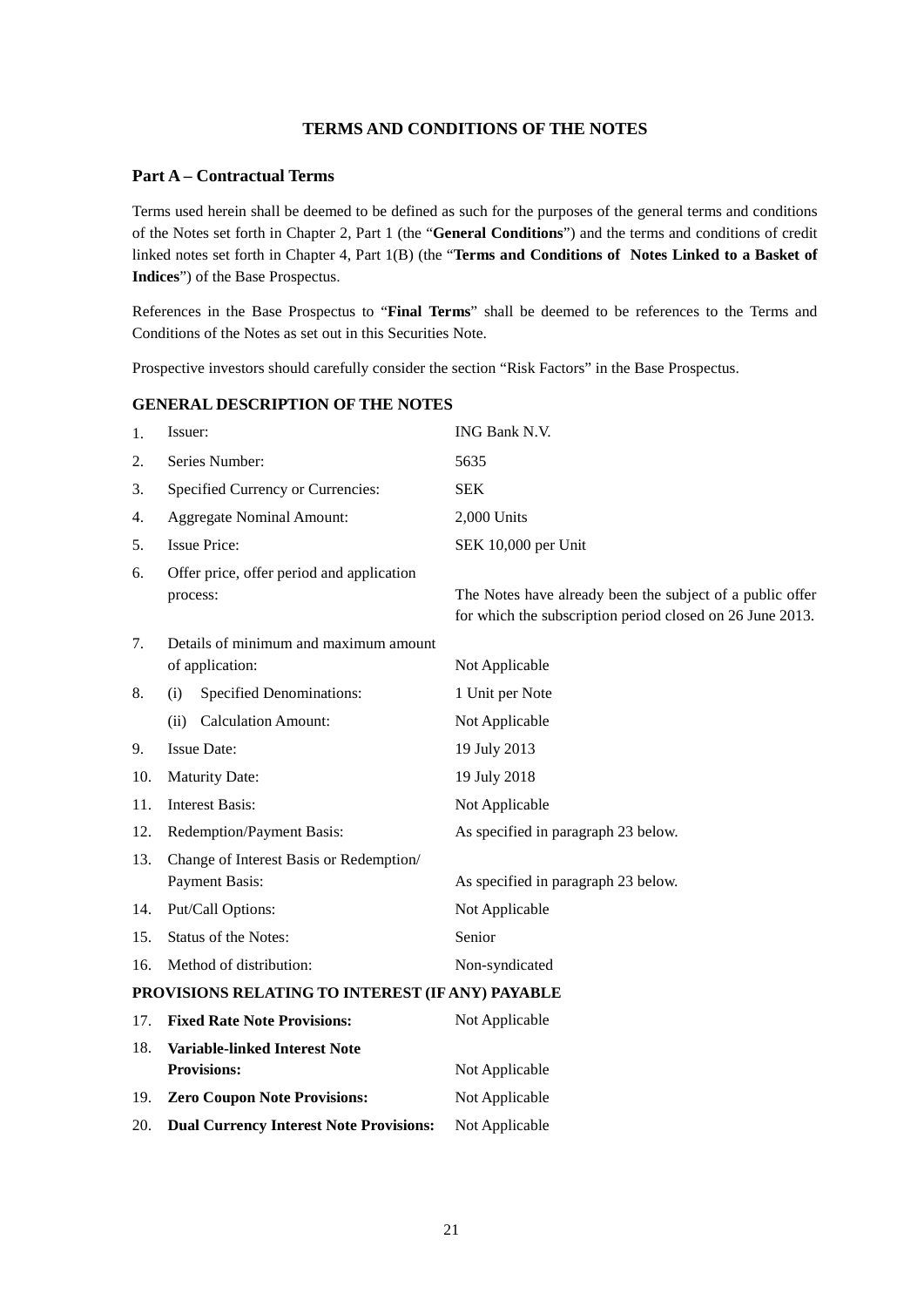#### **PROVISIONS RELATING TO REDEMPTION**

- 21. Issuer Call: Not Applicable
- 22. Noteholder Put: Not Applicable
- 

23. Final Redemption Amount of each Note: (i) If the Final Index Level of each and every Index in the Basket is equal to or higher than its relevant Barrier Level, by payment of the Final Redemption Amount, which shall be an amount per Note calculated in accordance with the following formula: SEK 10,000 +

> SEK 10,000 × MAX[Bonus Level; Basket Performance]; or

(ii) If the Final Index Level of at least one of the Indices in the Basket is lower than its relevant Barrier Level, by payment of the Final Redemption Amount, which shall be an amount per Note calculated in accordance with the following formula:

$$
SEK 10,000 \times \left(\frac{\text{Final Index Level of Index}_{\text{(worst)}}}{\text{Initial Index Level of Index}_{\text{(worst)}}}\right)
$$

Where:

"**Basket Performance**" means the outcome of the following formula:

 $\overline{\phantom{a}}$  $\bigg)$  $\left( \right)$  $\overline{\phantom{a}}$  $\sum_{i=1}^{4} \frac{1}{4} \times \left( \frac{\text{Final Index Level of Index}_{i}}{\text{Initial Index Level of Index}_{i}} - 1 \right)$ Final Index Level of Index 4 1 i  $\frac{4}{\sqrt{2}}$   $\frac{1}{\sqrt{2}}$  Final Index Level of Index.  $i = 1$ ;

"**Bonus Level**" means 27.50%;

"Index<sub>(worst)</sub>" means the Index with the worst performance compared to the other Indices in the Basket, where the performance of each of the Indices in the Basket will be calculated in accordance with the following formula:

(Final Index Level / Initial Index Level)

For the avoidance of doubt,  $Index_{(worst)}$  will be the Index for which the outcome of the above mentioned formula has the lowest value.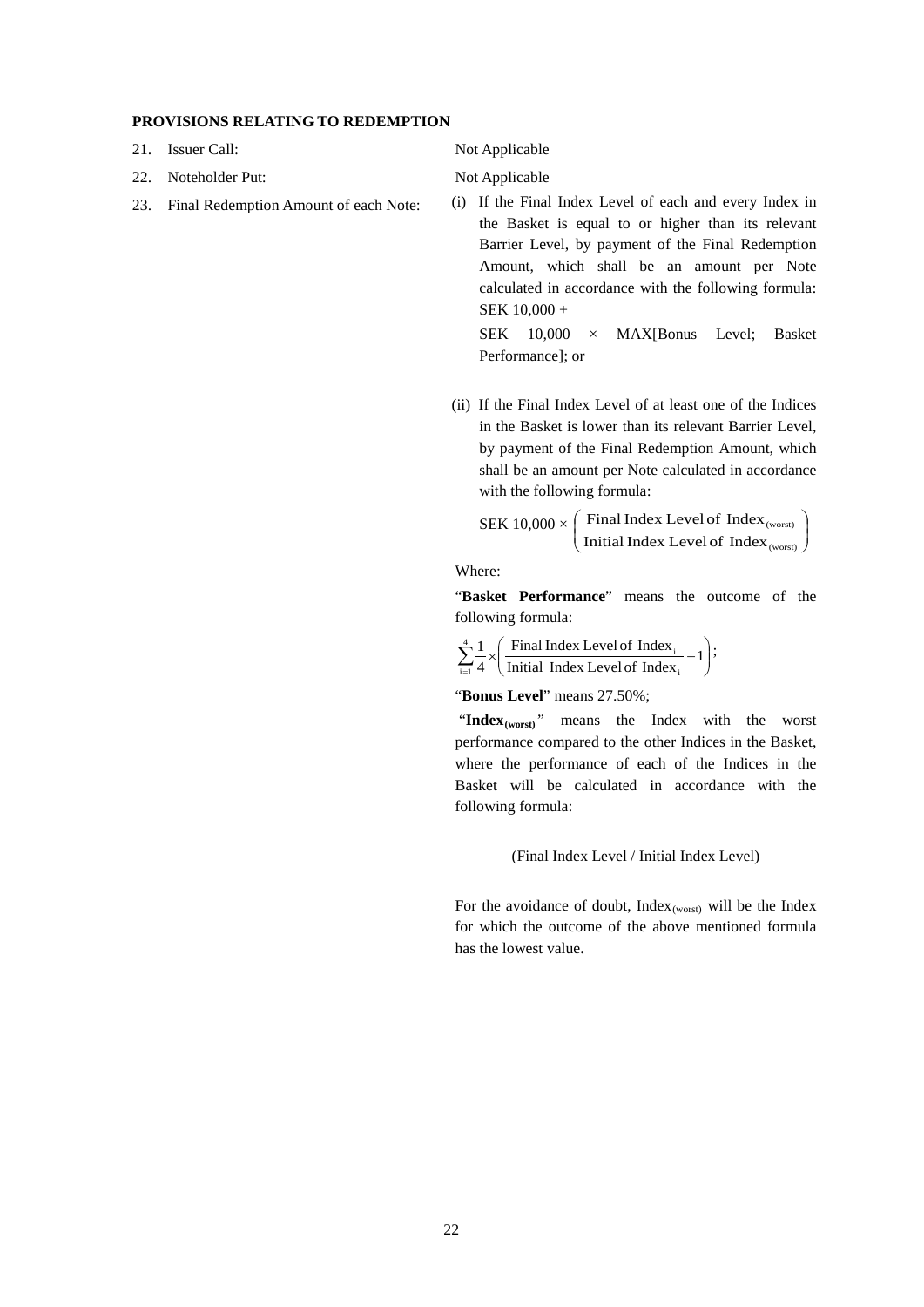|     | Early Redemption Amount of each<br>(i)<br>Note payable on redemption for<br>taxation reasons or on Issuer event of<br>default<br>and/or<br>method<br>the<br>of<br>calculating the same (if required or if<br>different from<br>that<br>out in<br>set<br>Condition $6(f)$<br>of<br>the<br>General                                                            |                                                                                                                                                   |
|-----|-------------------------------------------------------------------------------------------------------------------------------------------------------------------------------------------------------------------------------------------------------------------------------------------------------------------------------------------------------------|---------------------------------------------------------------------------------------------------------------------------------------------------|
|     | Conditions):                                                                                                                                                                                                                                                                                                                                                | Early Redemption Amount to be equal to Fair Market<br>Value as set out in Condition $6(f)$ of the General<br>Conditions.                          |
|     | (ii) Notice period (if other than as set out<br>in the General Conditions):                                                                                                                                                                                                                                                                                 | As set out in the General Conditions.                                                                                                             |
|     | (iii) Other (Condition $6(m)$ of the General                                                                                                                                                                                                                                                                                                                |                                                                                                                                                   |
|     | Conditions):                                                                                                                                                                                                                                                                                                                                                | Not Applicable                                                                                                                                    |
|     | <b>GENERAL PROVISIONS APPLICABLE TO THE NOTES</b>                                                                                                                                                                                                                                                                                                           |                                                                                                                                                   |
| 25. | Form of Notes:                                                                                                                                                                                                                                                                                                                                              | <b>Swedish Notes</b>                                                                                                                              |
|     | New Global Note:                                                                                                                                                                                                                                                                                                                                            | N <sub>0</sub>                                                                                                                                    |
| 26. | Additional Financial Centre(s) or other<br>special provisions relating to Payment<br>Days:                                                                                                                                                                                                                                                                  | <b>TARGET</b>                                                                                                                                     |
| 27. | Talons for future Coupons or Receipts to<br>be attached to Definitive Bearer Notes (and<br>dates on which such Talons mature):                                                                                                                                                                                                                              | No                                                                                                                                                |
| 28. | Details relating to Partly Paid Notes:<br>amount of each payment comprising the<br>Issue Price and date on which each<br>payment is to be made and, if different<br>from those specified in the Temporary<br>Global Note, consequences of failure to<br>pay, including any right of the Issuer to<br>forfeit the Notes and interest due on late<br>payment: | Not Applicable                                                                                                                                    |
| 29. | Details relating to Instalment Notes:                                                                                                                                                                                                                                                                                                                       |                                                                                                                                                   |
|     | Instalment Amount(s):<br>(ii)                                                                                                                                                                                                                                                                                                                               | Not Applicable                                                                                                                                    |
|     | Instalment Date(s):<br>(ii)                                                                                                                                                                                                                                                                                                                                 | Not Applicable                                                                                                                                    |
| 30. | Redenomination:                                                                                                                                                                                                                                                                                                                                             | Redenomination not applicable                                                                                                                     |
| 31. | Other final terms:                                                                                                                                                                                                                                                                                                                                          | Not Applicable                                                                                                                                    |
|     | <b>DISTRIBUTION</b>                                                                                                                                                                                                                                                                                                                                         |                                                                                                                                                   |
| 32. | If syndicated, names of Managers:                                                                                                                                                                                                                                                                                                                           | Not Applicable                                                                                                                                    |
| 33. | If non-syndicated, name of relevant Dealer:                                                                                                                                                                                                                                                                                                                 | Applicable. The Notes are being issued (in)directly by the<br>Issuer to investors and may from time to time be sold via<br>one or more Dealer(s). |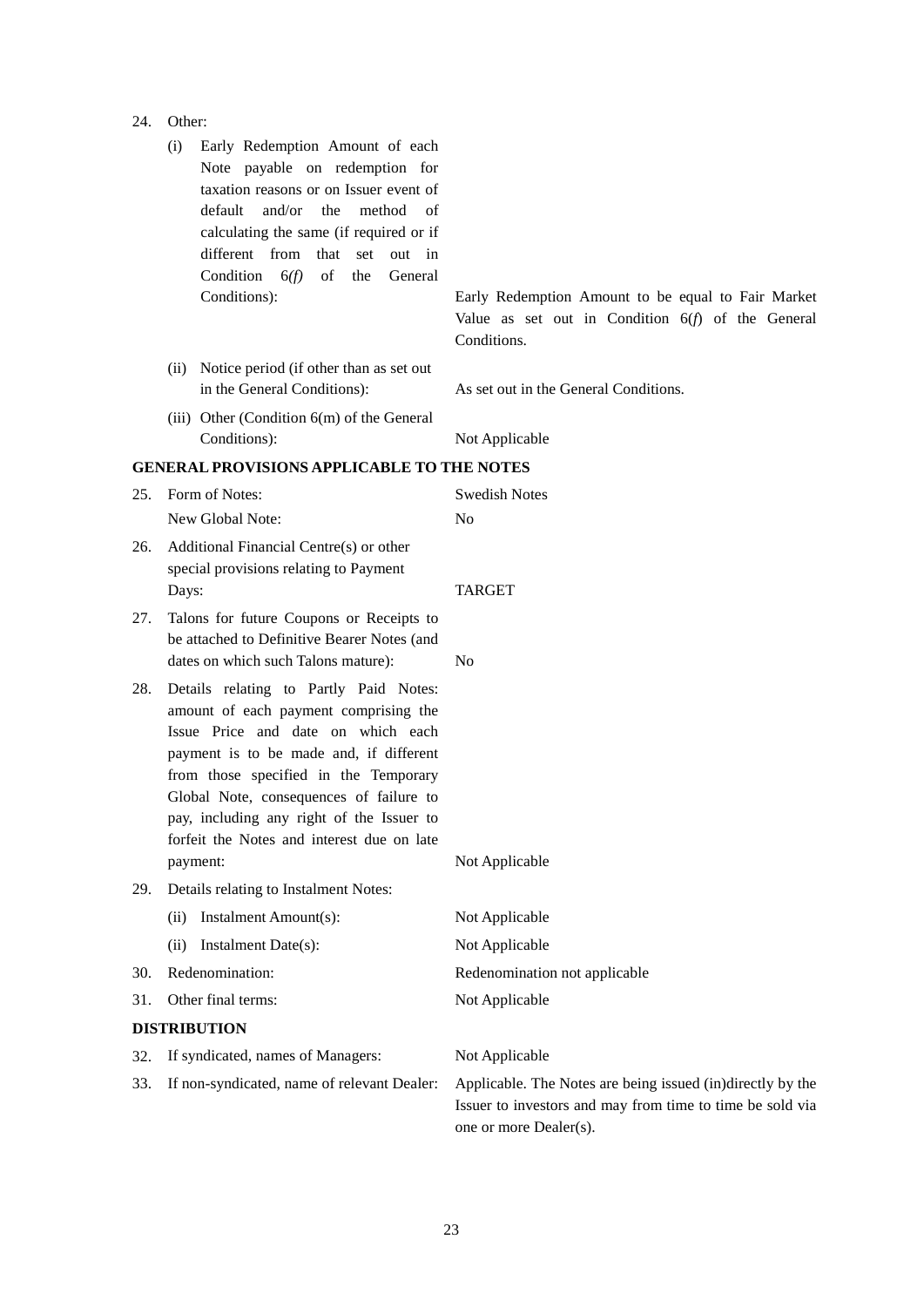- 
- 34. Total commission and concession: (i) Distribution fee: 4.1% upfront; and
	- (ii) A commission may be charged to investors by the distributor and/or financial intermediary. Further information can be obtained from the distributor.
- 35. Whether TEFRA D or TEFRA C rules applicable or TEFRA rules not applicable: TEFRA rules not applicable.
- 36. Additional selling restrictions: Not Applicable
- 37. (i) Simultaneous offer: Not Applicable
	-
- 38. Process for notification to applicants of amount allotted and indication whether dealing may begin before notification is

(ii) Non-exempt offer: The Notes have already been the subject of a public offer for which the subscription period closed on 26 June 2013.

made: Investors are notified of the amount of Notes allotted to them either directly by the Issuer or through their financial intermediaries.

# 39. **FX, BENCHMARK, FX CONVERTIBILITY EVENT, FX TRANSFERABILITY EVENT AND TAX EVENT PROVISIONS**

| (i)  | <b>FX Provisions:</b>                     | Not Applicable |
|------|-------------------------------------------|----------------|
| (ii) | <b>Benchmark Provisions:</b>              | Not Applicable |
|      | (iii) FX Convertibility Event Provisions: | Not Applicable |
|      | (iv) FX Transferability Event             |                |
|      | <b>Provisions:</b>                        | Not Applicable |
| (v)  | <b>Tax Event Provisions:</b>              | Not Applicable |

# 40 **INDEX LINKED PROVISIONS**

| Change in Law                      | Applicable                                                                                                                                                                                                                                                           |
|------------------------------------|----------------------------------------------------------------------------------------------------------------------------------------------------------------------------------------------------------------------------------------------------------------------|
| <b>Hedging Disruption</b>          | Applicable                                                                                                                                                                                                                                                           |
| <b>Other Additional Disruption</b> |                                                                                                                                                                                                                                                                      |
| Events, if any                     | None                                                                                                                                                                                                                                                                 |
| <b>Automatic Early Redemption:</b> | Not Applicable                                                                                                                                                                                                                                                       |
| <b>Averaging Dates:</b>            | Not Applicable                                                                                                                                                                                                                                                       |
| Barrier Level:                     | 60 per cent. of the relevant Initial Index Level which<br>means (i) in respect of $Index_1$ , 700.512, (ii) in respect of<br>Index <sub>2</sub> , 194.022, (iii) in respect of Index <sub>3</sub> , 1364.418 and<br>(iv) in respect of Index <sub>4</sub> , 315.984. |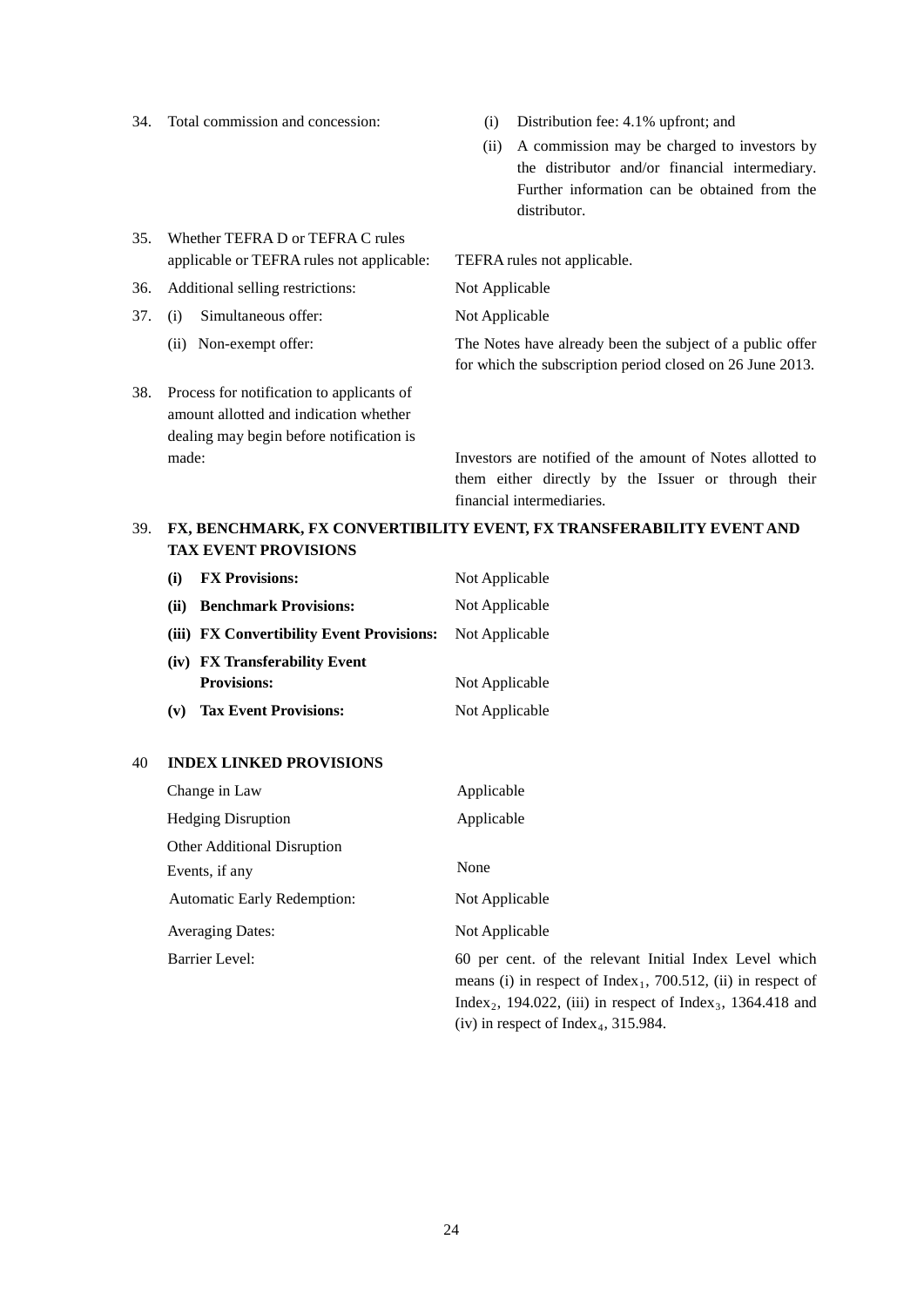Basket Basket means a basket composed of the following Indices:

| <b>Index</b>                                                                                        |   |
|-----------------------------------------------------------------------------------------------------|---|
| OMX Stockholm 30 Index (Bloomberg)<br>code: OMX <index><math>)</math> ("Index<sub>1</sub>")</index> |   |
| OBX Price Index (Bloomberg code: OBXP)<br>$\langle$ Index $\rangle$ ("Index <sub>2</sub> ")         |   |
| OMX Helsinki 25 Index (Bloomberg code:<br>$HEX25 <$ Index>) ("Index <sub>3</sub> ")                 | 3 |
| OMX Copenhagen 20 Index (Bloomberg)<br>code: $KFX < Index$ ) ("Index <sub>4</sub> ")                | 4 |

For the avoidance of doubt, each Index may be referred to as Index<sub>i</sub>, where "i" is the number 1 to 4 corresponding to the Indices identified in the table above.

| <b>Business Day:</b>         | A day (i) on which commercial banks and foreign<br>exchange markets settle payments and are open for<br>general business (including dealing in foreign exchange<br>and foreign currency deposits) in Stockholm and (ii) on<br>which the TARGET System is operating. |
|------------------------------|---------------------------------------------------------------------------------------------------------------------------------------------------------------------------------------------------------------------------------------------------------------------|
| <b>Constant Monitoring:</b>  | Not Applicable                                                                                                                                                                                                                                                      |
| <b>Expiration Date:</b>      | 5 July 2018                                                                                                                                                                                                                                                         |
| Final Index Level:           | Shall have the meaning given to it in Chapter 4, Part<br>$1(B)$ .                                                                                                                                                                                                   |
| Index Sponsor:               | Shall have the meaning given to it in Chapter 4, Part<br>$1(B)$ .                                                                                                                                                                                                   |
| Initial Index Level:         | Means (i) in respect of Index <sub>1</sub> , 1167.52, (ii) in respect of<br>Index <sub>2</sub> , 323.37, (iii) in respect of Index <sub>3</sub> , 2274.03 and (iv)<br>in respect of Index <sub>4</sub> , 526.64.                                                    |
| Observation Date(s):         | Not Applicable                                                                                                                                                                                                                                                      |
| <b>Observation Period:</b>   | Not Applicable                                                                                                                                                                                                                                                      |
| Official Closing Level Only: | Applicable                                                                                                                                                                                                                                                          |
| Strike Date:                 | 5 July 2013                                                                                                                                                                                                                                                         |
| <b>Strike Price:</b>         | Not Applicable                                                                                                                                                                                                                                                      |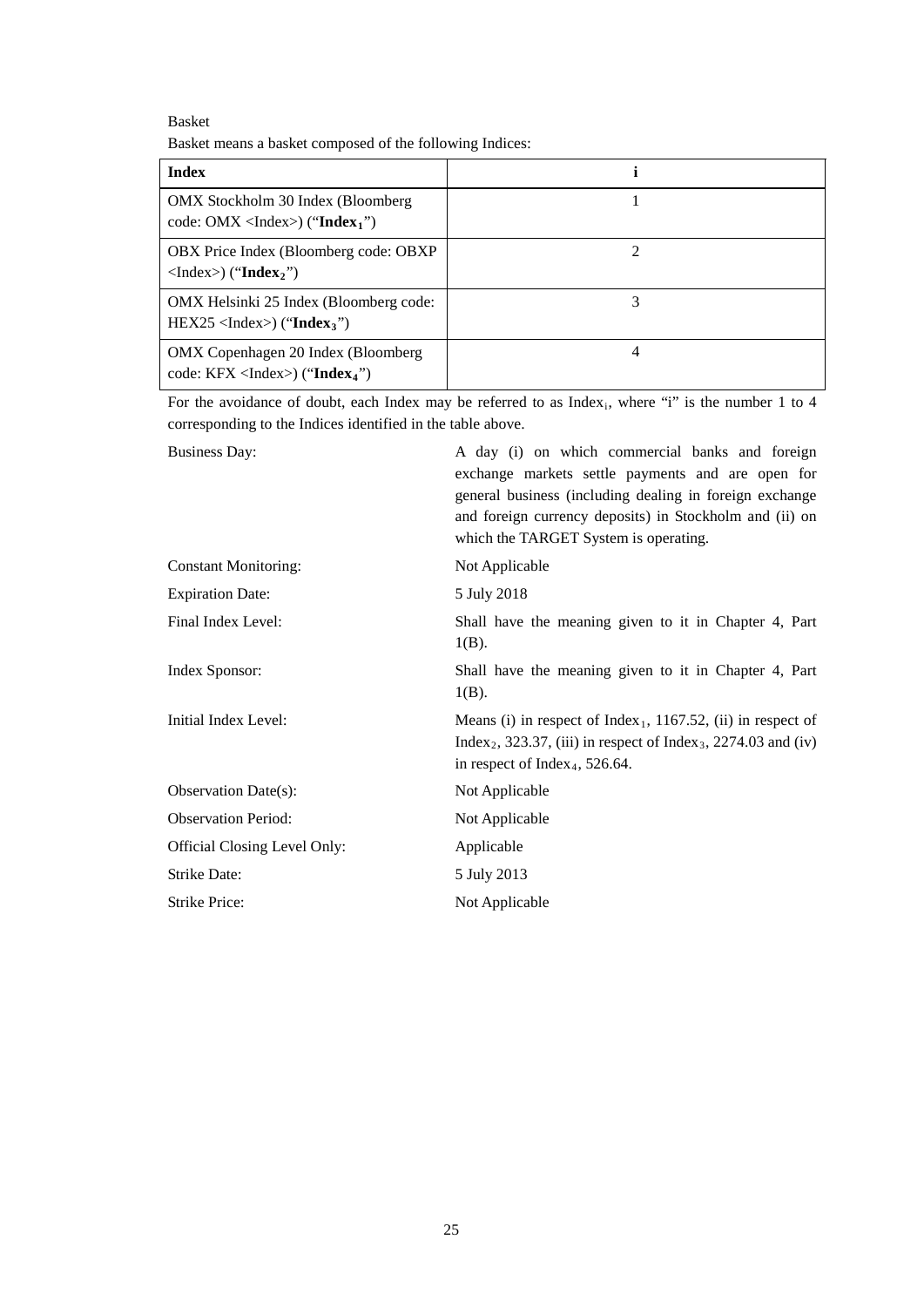# **PART B – OTHER INFORMATION**

# **1 LISTING**

| (i)  | Listing:                                       | Nordic Derivatives Exchange                                                                                                                                                  |
|------|------------------------------------------------|------------------------------------------------------------------------------------------------------------------------------------------------------------------------------|
| (ii) | Admission to trading:                          | Application will be made for the Notes to be admitted to<br>trading on the Nordic Derivatives Exchange with effect from<br>the Issue Date or as soon as possible thereafter. |
|      | $(iii)$ As - if - and - when - issued trading: | Not Applicable                                                                                                                                                               |
| (iv) | Estimate of total expenses related to          |                                                                                                                                                                              |
|      | admission to trading:                          | Maintenance fee: SEK 4,700 per annum.                                                                                                                                        |
|      |                                                | Admission fee: SEK 1,500                                                                                                                                                     |
|      |                                                |                                                                                                                                                                              |

#### **2 RATINGS**

Ratings: The Notes will not be rated

# **3 NOTIFICATION**

For the purposes of the admission to trading of the Notes on the regulated market of Nordic Derivatives Exchange, the Netherlands Authority for Financial Markets has provided the competent authority in Sweden, being Finansinspektionen (*Swedish Financial Supervisory Authority*) with a certificate of approval attesting that the Base Prospectus has been drawn up in accordance with the Prospectus Directive. Notwithstanding the foregoing, no offer of Notes to the public has been made in any Relevant Member State which requires the Issuer to undertake any action in addition to the filing of the Final Terms with the Netherlands Authority for the Financial Markets unless and until the Issuer advises such action has been taken.

# **4 INTERESTS OF NATURAL AND LEGAL PERSONS INVOLVED IN THE OFFER**

Save as discussed in "Subscription and Sale" in Chapter 1 of the Base Prospectus in respect of any appointed Dealer, so far as the Issuer is aware, no person involved in the offer of the Notes has an interest material to the offer.

# **5 REASONS FOR THE OFFER, ESTIMATED NET PROCEEDS AND TOTAL EXPENSES**

(i) Reasons for the offer: See "Use of Proceeds" wording in Chapter 1 of the Base Prospectus.

(ii) Estimated total expenses: See 1(iv) above.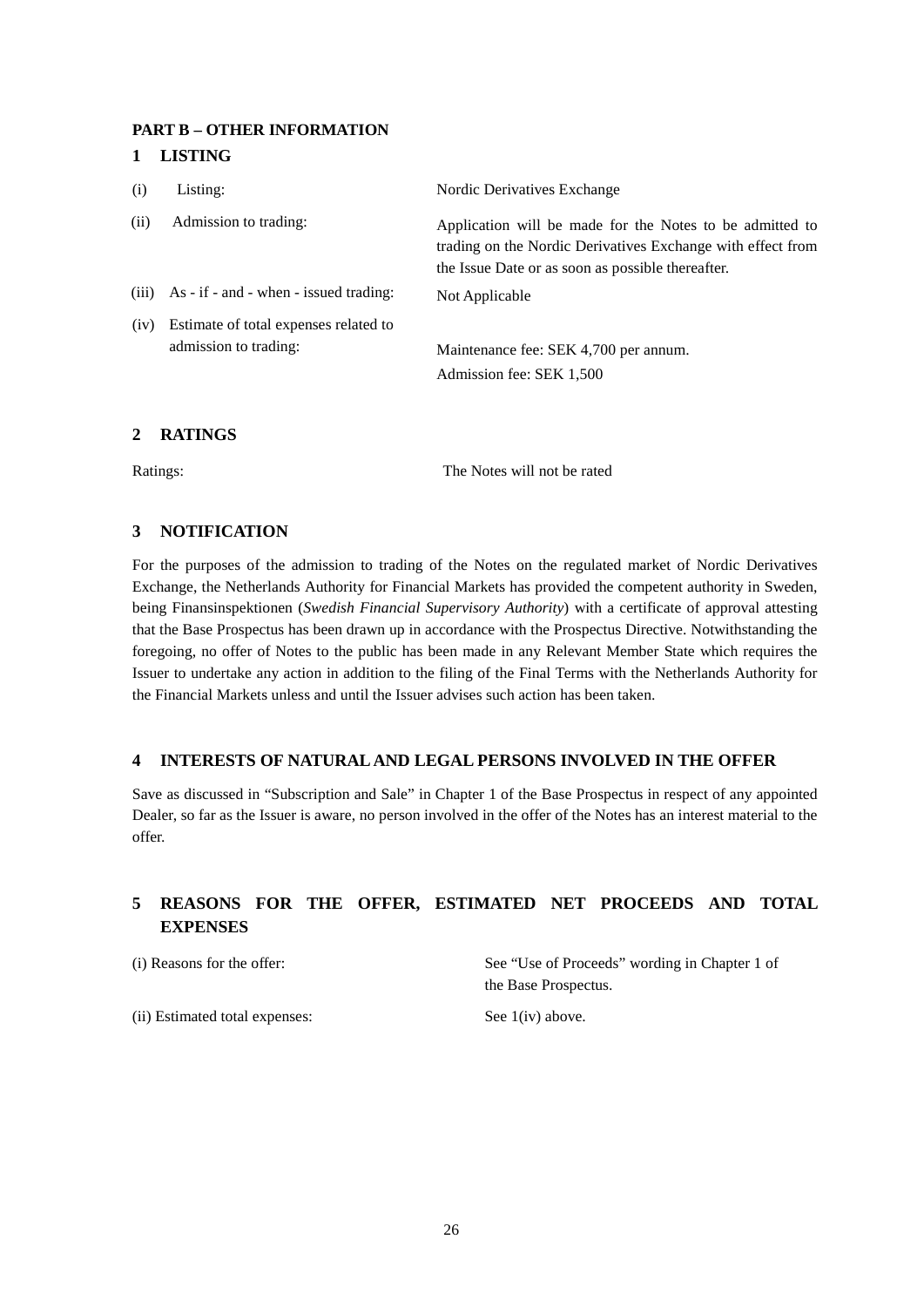# **6 INFORMATION CONCERNING THE UNDERLYING**

The return on the Notes is linked to the performance of the underlying Indices. The levels of the Indices may go down as well as up throughout the life of the Notes. Fluctuations in the levels of the Indices will affect the value of and return on the Notes. A negative performance of any of the Indices will have an adverse effect on the value of and the return on the Notes.

Details of the past and further performance of the Indices in the Basket and their volatility can be obtained from:

- in respect of Index(1), Bloomberg (OMX <Index>) and the website http://www.nasdaqomxnordic.com/index/index\_info?Instrument=SE0000337842;
- in respect of Index(2), Bloomberg (OBXP <Index>) and the website http://www.oslobors.no/ob\_eng/markedsaktivitet/stockIndexOverview?newt\_ticker=OBXP;
- in respect of Index(3), Bloomberg (HEX25 <Index>) and the website http://www.nasdaqomxnordic.com/index/index\_info?Instrument=FI0008900212; and
- in respect of Index(4), Bloomberg (KFX <Index>) and the website http://www.nasdaqomxnordic.com/index/index\_info?Instrument=DK0060368991.

# **Description of how the return on the Notes takes place**

The examples set out below are no indication, prediction or guarantee of future performance of the Notes. No rights may be derived from these examples.

The return on the Notes will depend on the Performance of the underlying Indices.

#### **Examples of the return on the Notes:**

The Notes are Bonus Redemption Notes whereby the Final Redemption Amount of the Notes will depend on (A) if on the Expiration Date, the level of each and every Index in the Basket is equal to or higher than its relevant Barrier Level (being 60 per cent. of the relevant Initial Index Level), (i) the Bonus Level and (ii) the performance of each of the Indices equally weighted in the Basket (calculated on the basis of the Final Index Level divided by the Initial Index Level minus 1) (the "**Basket Performance**") or (B) if on the Expiration Date, the level of at least one of the Indices in the Basket is lower than its relevant Barrier Level, the Index with the lowest performance (determined by dividing the Final Index Level by the Initial Index Level).

# **The Final Redemption Amount**

The Final Redemption Amount of the Notes payable by the Issuer will be calculated as follows:

(A) if on the Expiration Date, the level of each and every Index in the Basket is equal to or higher than its relevant Barrier Level, as the sum of (i) SEK 10,000 and (ii) SEK 10,000 multiplied by the highest value of (i) the Bonus Level or (ii) the Basket Performance; or

(B) if on the Expiration Date, the level of at least one of the Indices in the Basket is lower than its relevant Barrier Level, an amount per Note equal to the performance of the index that has the lowest performance compared to the other Indices in the Basket (determined by dividing the Final Index Level by the Initial Index Level).

*By way of example of a positive scenario whereby (i) the Final Index Level of each of the Indices in the Basket is equal to or higher than the Barrier Level and (ii) the level of the Basket Performance being higher than the Bonus Level.*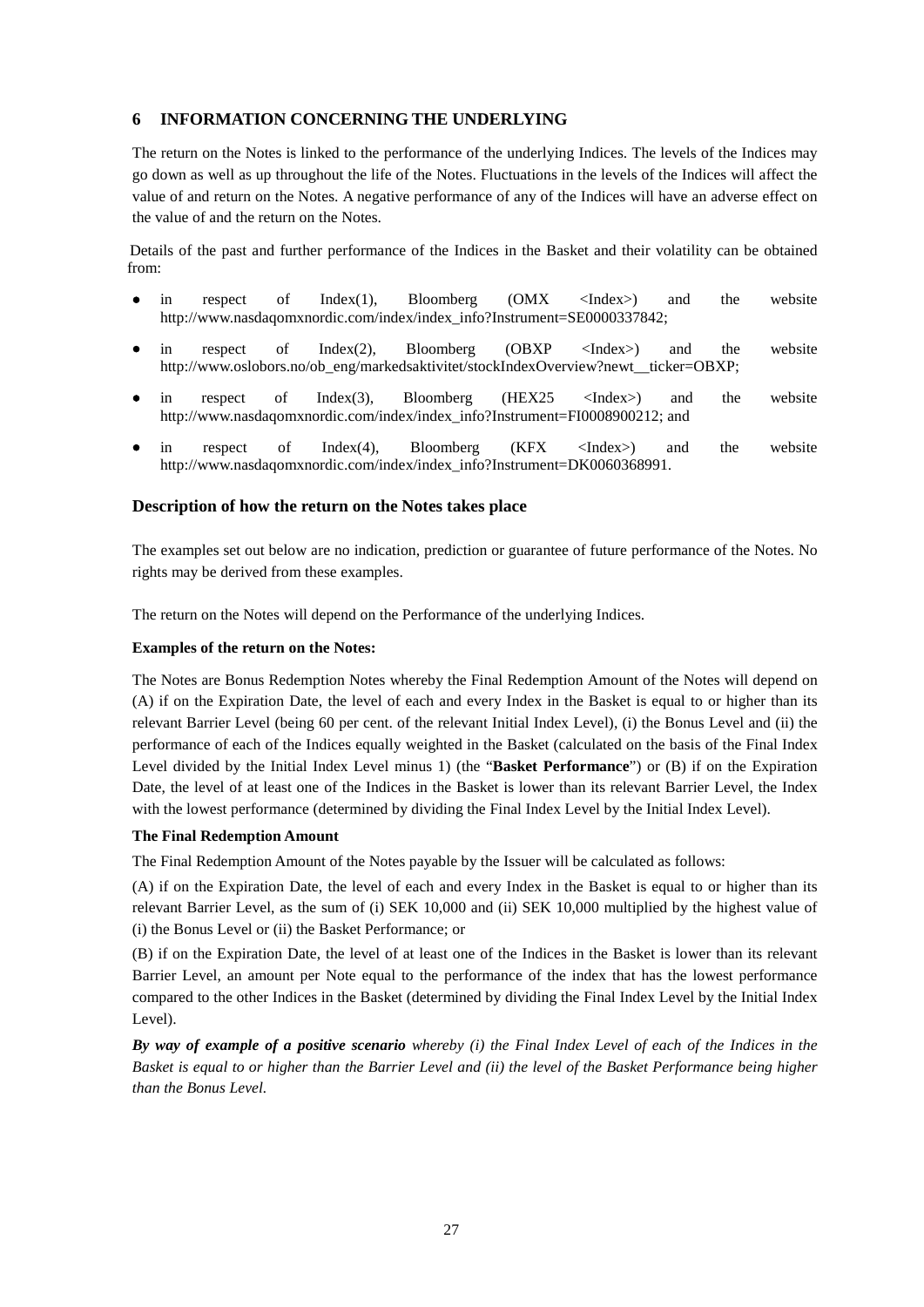Based on a Specified Denomination of 1 Unit and an issue price of SEK 10,000 per Unit, investors will be entitled to a return on the Notes that is calculated as the sum of (i) SEK 10,000 multiplied by the Basket Performance and (ii) SEK 10,000.

|          | <b>Final Index Level</b> | <b>Initial Index Level</b> |
|----------|--------------------------|----------------------------|
| Index(1) | 170                      | 150                        |
| Index(2) | 180                      | 100                        |
| Index(3) | 160                      | 90                         |
| Index(4) | 140                      | 80                         |

• Basket Performance: [(170/150 -1) + (180/100 -1) + (160/90 -1) + (140/80 -1)] / 4

• Bonus Level: 0.275

The investor will receive the following Final Redemption Amount: SEK 10,000 multiplied by Basket Performance \* + SEK 10,000 in total **SEK 16,152.78** (rounded to two decimals)

\*Basket Performance (0.615277778) (which is higher than the Bonus Level of 0.275) is calculated for each of the Indices, equally weighted in the Basket on the basis of the Final Index Level divided by the Initial Index Level minus 1).

*By way of example of a positive basket performance whereby (i) Final Index Level of each and every Index in the Basket is equal to or higher than the Barrier Level and (ii) the Bonus Level being higher than the Basket Performance.*

• Basket Performance: [(150/140 -1) + (150/100 -1) + (100/90 -1) + (140/130 -1)] / 4

|          | <b>Final Index Level</b> | <b>Initial Index Level</b> |
|----------|--------------------------|----------------------------|
| Index(1) | 150                      | 140                        |
| Index(2) | 150                      | 100                        |
| Index(3) | 100                      | 90                         |
| Index(4) | 140                      | 130                        |

• Bonus Level: 0.275

The investor will receive the following Final Redemption Amount: SEK 10,000 multiplied by 0.275\* + SEK 10,000 in total **SEK 12,750**

\*0.275 is the Bonus Level, which is higher than the Basket Performance (0.18986569) that is calculated for each of the Indices, equally weighted in the Basket on the basis of the Final Index Level divided by the Initial Index Level) minus 1.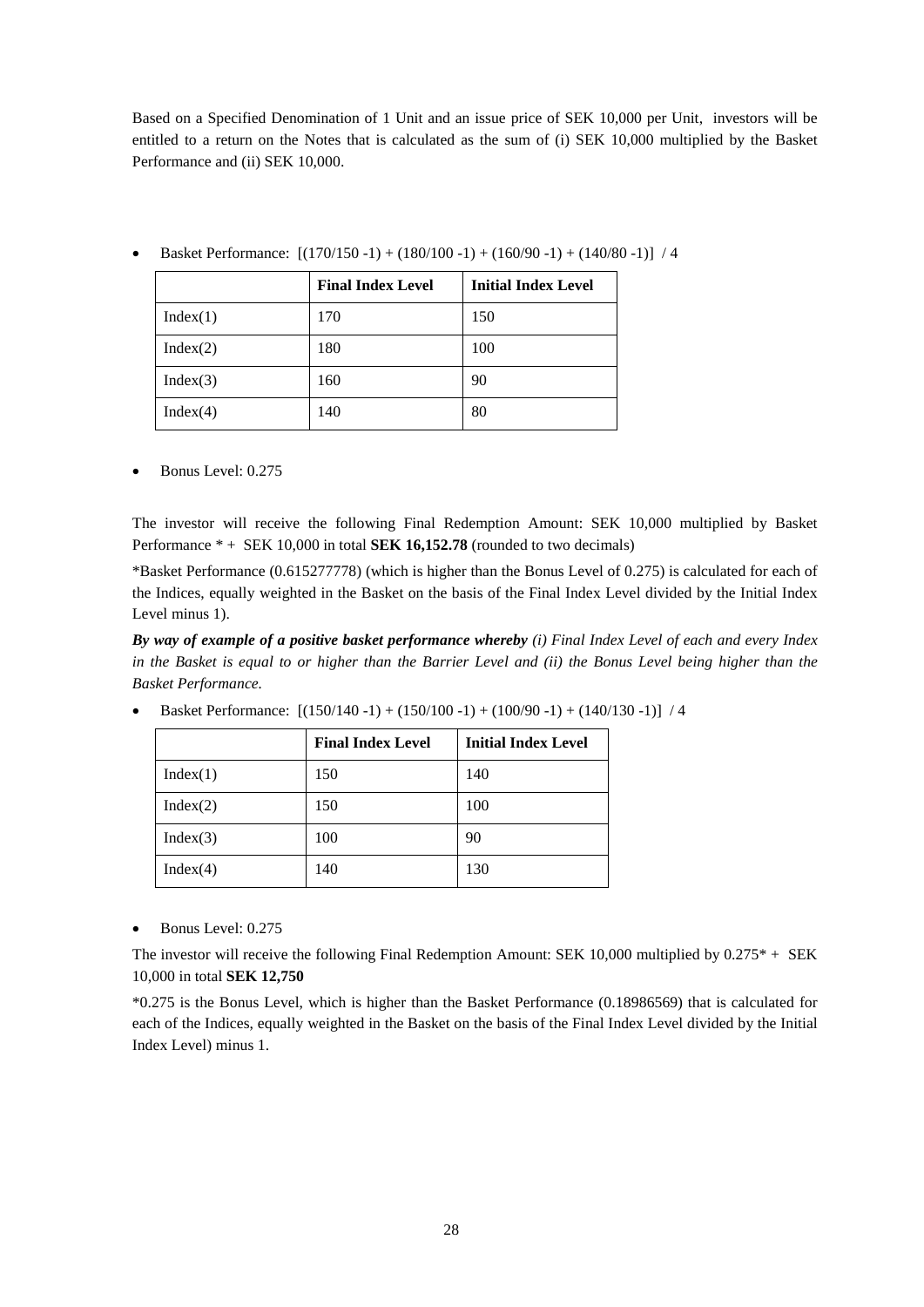# *By way of example with a negative Basket Performance*

If the Final Index Level of at least one of the Indices in the Basket is lower than the Barrier Level and based on a Specified Denomination of 1 Unit and an issue price of SEK 10,000 per Unit, investors will be entitled to an amount per Note equal to the performance of the index that has the lowest performance compared to the other Indices in the Basket (determined by dividing the Final Index Level by the Initial Index Level).

|          | <b>Final Index Level</b> | <b>Initial Index Level</b> |
|----------|--------------------------|----------------------------|
| Index(1) | 80                       | 150                        |
| Index(2) | 40                       | 100                        |
| Index(3) | 80                       | 90                         |
| Index(4) | 140                      | 130                        |

The performance of Index(2), determined by dividing the Final Index Level by the Initial Index Level, has the lowest value. This value is lower than 60% of its Initial Index Level. The investor will receive the following Final Redemption Amount: SEK 10,000 multiplied by 0.4 (being 40 divided by 100) in total **SEK 4,000**.

The Notes are therefore not capital protected. An investor may thus lose all of its investment in the Notes.

# **7 RESULTS OF THE OFFER**

Results of the offer have been published by the Issuer on www.ingmarkets.com following the close of the subscription period (results of the offer are expected to be published on or about the Strike Date.

# **8 POST-ISSUANCE INFORMATION**

Post-issuance information in relation to the Notes will be made available on www.ingmarkets.com. There is no assurance that the Issuer will continue to provide such information for the life of the Notes.

# **9 OPERATIONAL INFORMATION**

| (i)   | Intended to be held in a manner which<br>would allow Eurosystem eligibility: | N <sub>0</sub>                                                       |
|-------|------------------------------------------------------------------------------|----------------------------------------------------------------------|
| (ii)  | ISIN CODE:                                                                   | NL0010485199                                                         |
| (iii) | Other relevant code:                                                         | Not Applicable                                                       |
| (iv)  | Clearing system $(s)$ :                                                      | Euroclear Sweden AB<br><b>Box 191</b><br>101 23 Stockholm<br>Sweden. |
| (v)   | Delivery:                                                                    | Delivery against payment                                             |
| (vi)  | Names and addresses of additional<br>Paying Agent(s) (if any):               | Not Applicable                                                       |
|       | (vii) Name and address of Calculation Agent<br>(if other than the Issuer):   | Not Applicable                                                       |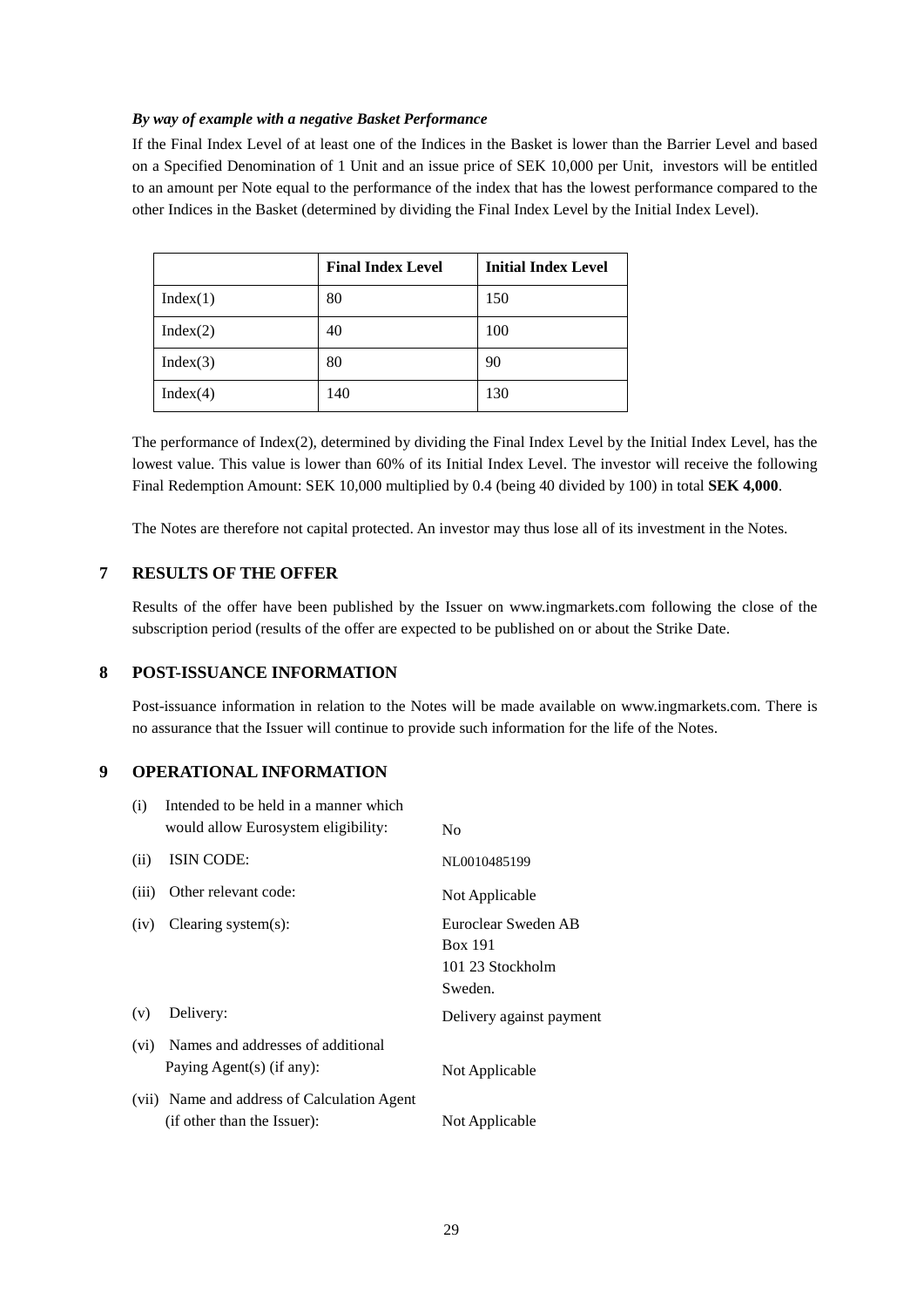(viii) Name and address of Finnish Registrar/Norwegian Registrar/Swedish Registrar: Euroclear Sweden AB

Box 191 101 23 Stockholm Sweden

(ix) Name and address of Finnish Issuing Agent/Norwegian Issuing Agent/Swedish

Issuing Agent: Skandinaviska Enskilda Banken AB (publ.) Kungsträdgårdsgatan 106 40 Stockholm Sweden.

# **10 SWEDISH TAXATION**

*The following summary of certain tax issues that may arise as a result of holding Notes is based on current Swedish tax legislation and is intended only as general information for holders of Notes who are resident in Sweden for tax purposes, unless otherwise indicated. This description does not deal comprehensively with all tax consequences that may occur for holders of Notes, nor does it cover the specific rules where Notes are held by a partnership or as current assets in a business operation. Special tax consequences that are not described below may also apply for certain categories of taxpayers, including investment companies and mutual funds. Prospective applicants for Notes should consult their own tax advisers for information with respect to the special tax consequences that may arise as a result of holding Notes, including the applicability and effect of foreign income tax rules, provisions contained in double taxation treaties and other rules which may be applicable.*

# *Taxation of Individuals Resident in Sweden*

# *Capital Gains and Losses*

Individuals who sell their Notes, or have their Notes redeemed or bought back, are subject to capital gains tax. The tax rate is 30%.

The capital gain or loss is calculated as the difference between the sales (or redemption) proceeds, after deduction of sales costs, and the Notes' acquisition cost for tax purposes. The acquisition cost is determined according to the "average method". This means that the costs of acquiring all Notes of the same type and class as the sold Notes are added together and the average acquisition cost is calculated collectively, with respect to changes to the holding.

Gains or losses on currency exchange rate fluctuations may arise in relation to Notes where the sales proceeds received are in a foreign currency. However, no special calculations are required if the sales proceeds are exchanged into SEK within 30 days from the time of disposal. In such case, the exchange rate on the date of exchange shall be used when calculating the value of the sales proceeds. The exchange rate on the date of acquisition is generally used when determining the acquisition cost for tax purposes.

The Notes could be defined as;

- (a) receivables (*Sw. fordringsrätt*);
- (b) listed shares and other listed securities that are taxed in the same manner as shares (*Sw. delägarrätt*); or
- (c) non-financial items (*Sw. andra tillgångar*).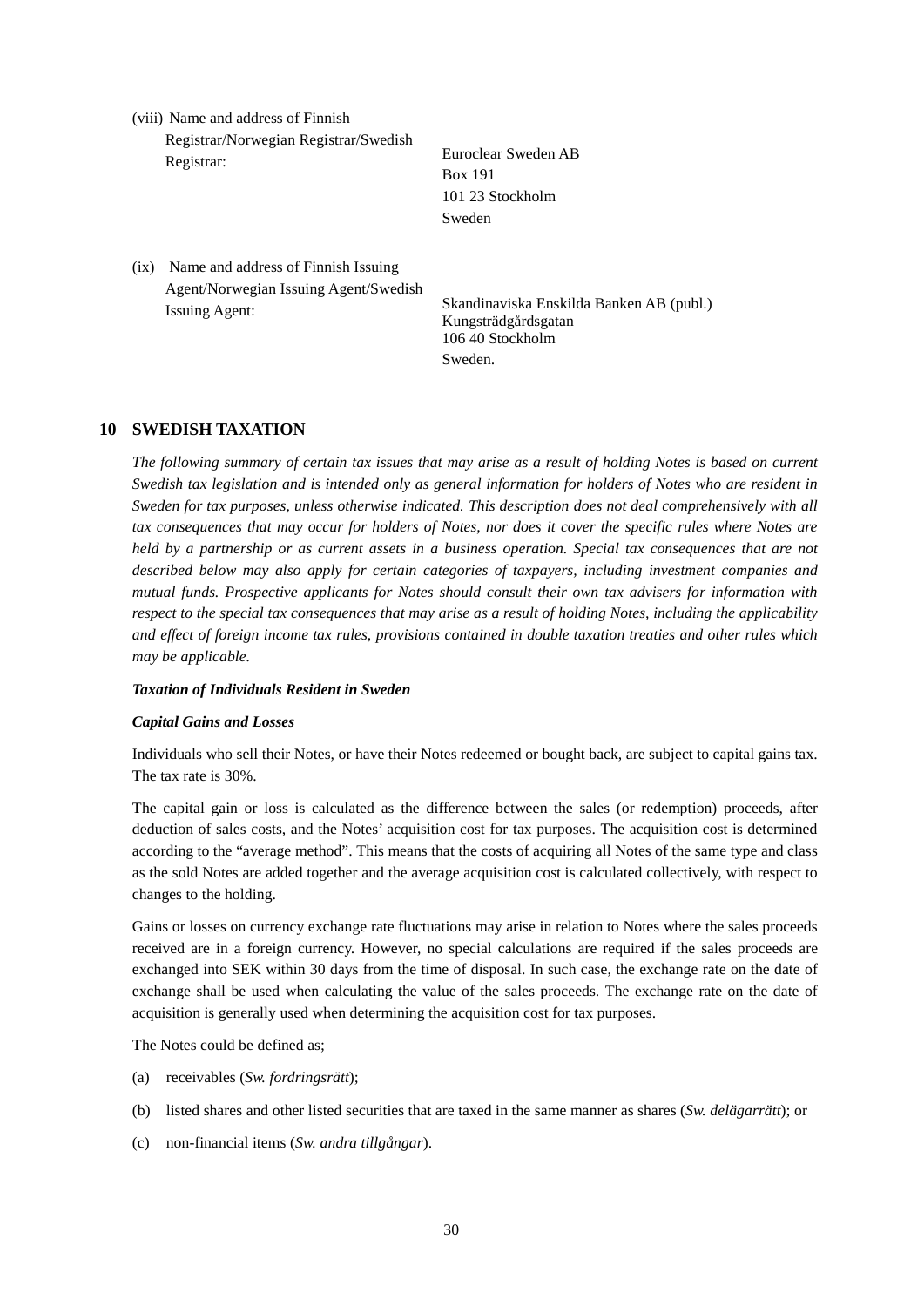As a general rule, 70% of a capital loss is deductible against any other taxable income from capital. However, capital losses on listed Swedish receivables are fully deductible in the income from capital category. According to Swedish case law, full deductibility also applies to capital losses on listed foreign receivables.

Capital losses on listed shares and other listed securities that are taxed in the same manner as shares (except for listed shares in mutual funds containing only Swedish receivables), are fully deductible against taxable gains on such assets and on non-listed shares in Swedish limited liability companies and foreign legal entities. On non-listed shares in Swedish limited liability companies and foreign legal entities only five sixths of capital losses are deductible. If capital losses pertain to both listed and non-listed shares, the losses pertaining to the listed shares are deductible prior to the losses on the non-listed shares. 70% of any excess amount is deductible according to the general rule or five sixths of 70% is deductible if the capital loss relates to nonlisted shares. Capital losses on listed shares in mutual funds containing only Swedish receivables are fully deductible in the income from capital category.

If a deductible deficit arises in the income from capital category, a reduction of the tax on income from employment and from business operations, as well as the tax on real estate and the municipal real estate fee, is allowed. The tax reduction is 30% of any part of the deficit not exceeding SEK 100,000 and 21% of any part of the deficit in excess of SEK 100,000. Deficits may not be carried forward to a subsequent fiscal year.

# **Interest/Dividends**

Any interest income received by an individual holder during the life of a financial instrument is subject to Swedish tax at a tax rate of 30% in the income from capital category. Interest is taxable when the income can be disposed of. The same applies to dividends.

There are no specific Swedish tax rules defining what constitutes debt or equity, nor is there a definition of interest. However, where a payment during the life of the instrument is made at the discretion of the Issuer, such payment should generally be considered a dividend. It is further generally held, that where the terms and conditions of the instrument provide for payments to be made under predetermined circumstances established by the terms and conditions and no shareholder meeting is required to determine the payment, such payment should be considered interest.

# **Taxation of Swedish Legal Entities**

Limited liability companies and other legal entities (except partnerships and estates of deceased persons) are normally taxed on all income (including income from the sale, redemption or repayment of the Notes) as income from business operations at a flat rate of 22% (the tax rate is 26.3% for fiscal years commencing prior to 1 January 2013).

Regarding the calculation of capital gains or losses, see section "Taxation of Individuals Resident in Sweden" above. However, for legal entities, interest income and currency exchange fluctuations are normally taxable, or deductible, as the case may be, on an accrual basis. Note that capital losses on non-financial items (*Sw. annan tillgång*) are fully deductible for tax purposes when the holder is a legal entity.

Tax deductible capital losses on receivables incurred by a limited liability companies and certain other legal entities are normally fully deductible against any taxable income.

Specific rules may apply to Notes held as a hedge for foreign currency exposure.

# **Taxation of holders of Notes residing outside of Sweden**

Payments of any principal amount or any amount that is considered to be interest or dividends for Swedish tax purposes to holders of Notes who are not fiscally resident in Sweden and who are not engaged in trade or business in Sweden through permanent establishments are not subject to Swedish income tax. A person is